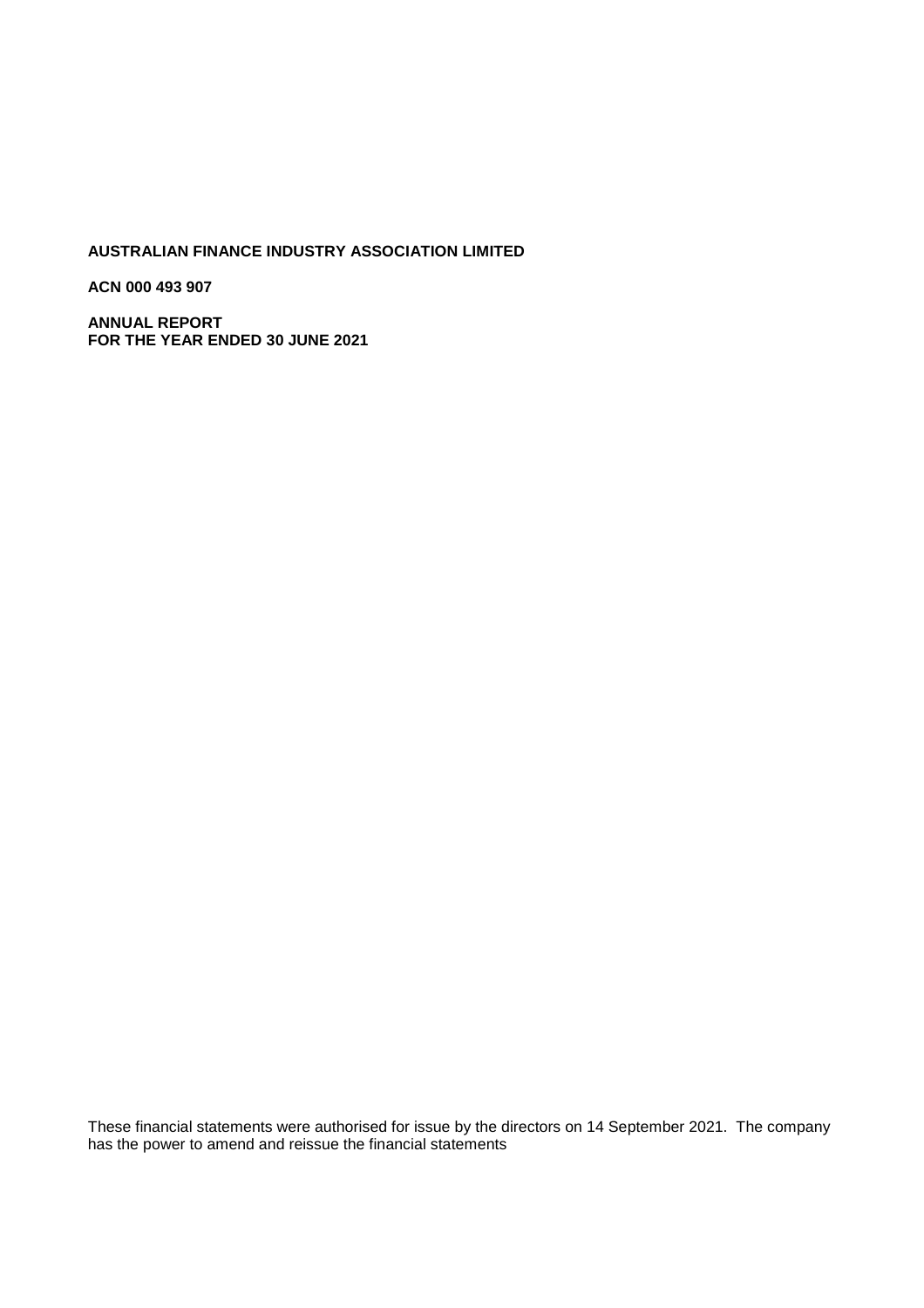# Contents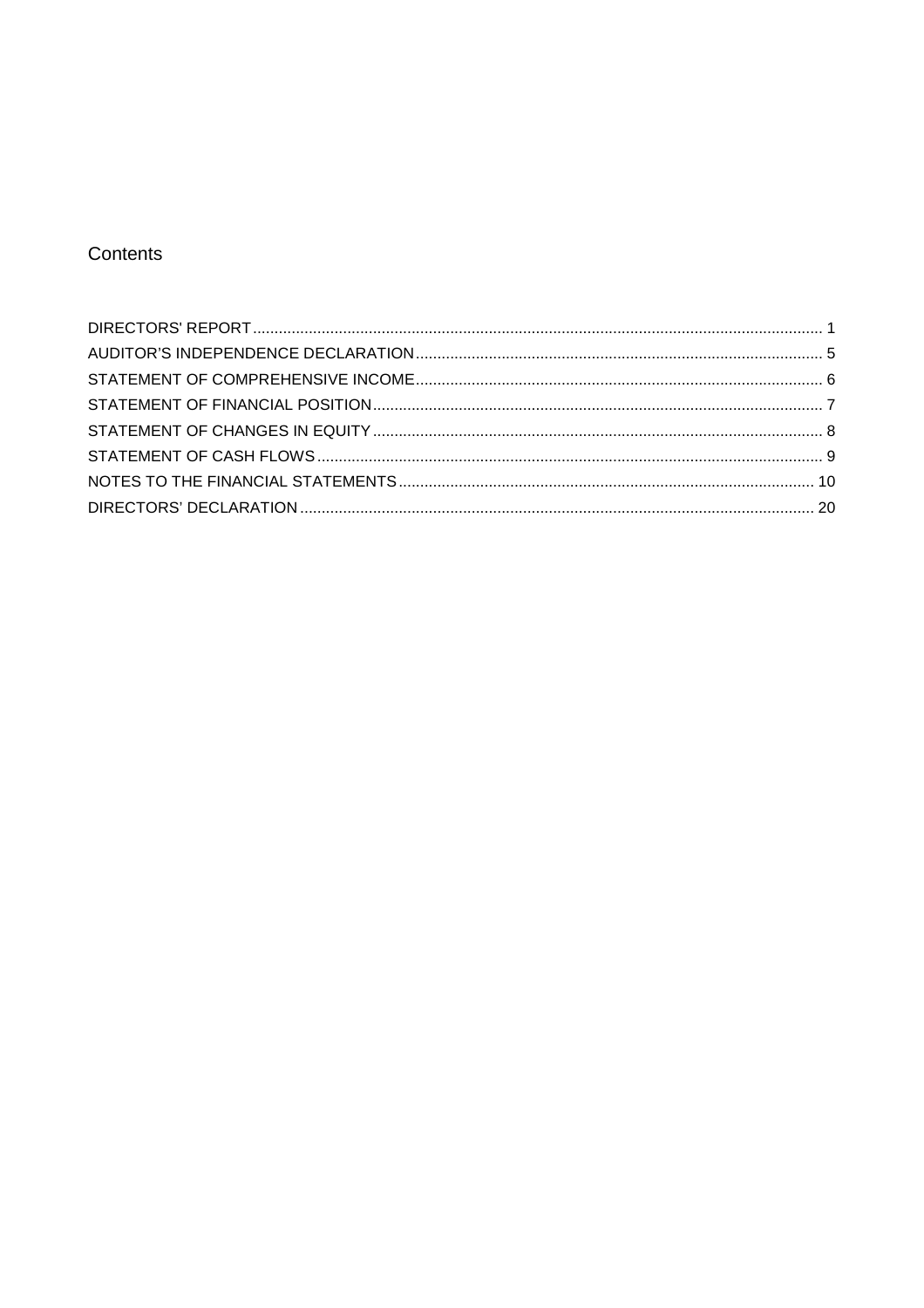### **DIRECTORS' REPORT FOR THE YEAR ENDED 30 JUNE 2021**

The directors present their report together with the financial report of Australian Finance Industry Association Limited ("the company") for the year ended 30 June 2021.

#### **Directors**

The following persons were directors and officers of the company at any time during, or since the end of, the year. Unless otherwise stated, the director was in office for the whole of the financial year and up to the date of this report:

Aaron Baxter – attended 4 of 4 Directors' meetings Chief Executive Officer, CustomFleet Appointed 28 October 2020 and continuing

James Dwyer – attended 5 of 5 Directors' meetings Managing Director Komatsu Australia Corporate Finance **Continuing** 

Joseph Healy – attended 3 of 4 Directors' meetings Chief Executive Officer, Judo Bank Appointed 28 October 2020 and continuing

Cindy Hansen - attended 4 of 5 Directors' meetings General Counsel and Company Secretary Qudos Bank **Continuing** 

Peter Jones – attended 5 of 5 Directors' meetings Managing Director, Nissan Financial Services Australia Pty Ltd Continuing (Appointed Chair 21 December 2020)

Ofir Kranz – attended 5 of 5 Directors' meetings Head of Compliance & Operational Risk, Latitude Personal Finance Pty Ltd **Continuing** 

Hugh Lander – attended 3 of 3 Directors' meetings Chief Executive Officer, BOQ Specialist, Bank of Queensland Resigned as Director and Chair 21 December 2020

Katherine McConnell – attended 5 of 5 Directors' meetings Chief Executive Officer Brighte **Continuing** 

Greg Pell – attended 2 of 5 Directors' meetings General Manager, Specialised Lending & Transactional Banking, Westpac **Continuing** 

Cameron Poolman – attended 2 of 5 Directors' meetings Chief Executive Officer, On Deck Capital Australia Limited **Continuing** 

Keith Rodwell – attended 1 of 1 Directors' meetings Managing Director, 255 Finance Pty Ltd Resigned 22 September 2020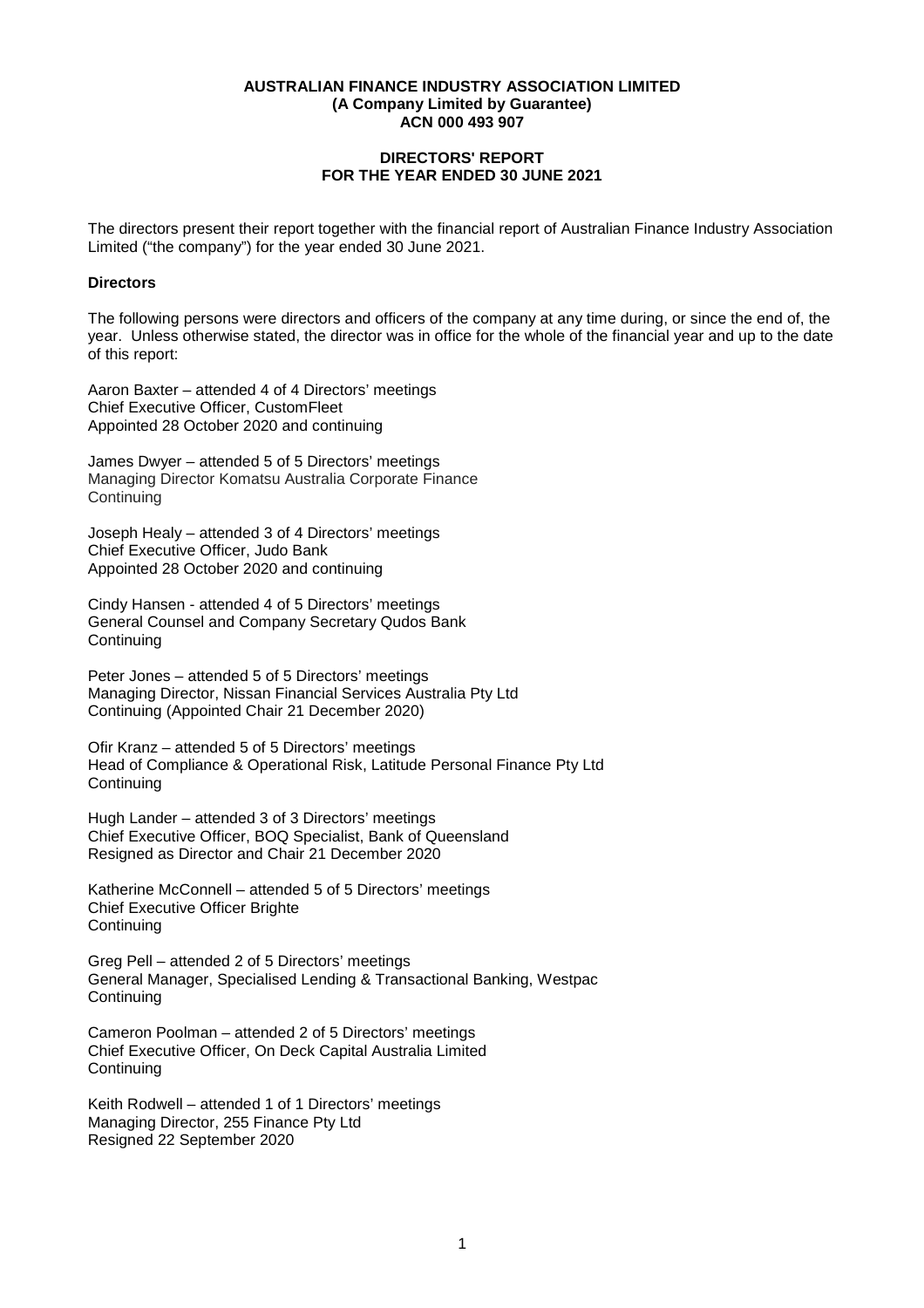### **DIRECTORS' REPORT FOR THE YEAR ENDED 30 JUNE 2021**

### **Directors (continued)**

Ed Stanistreet – attended 1 of 1 Directors' meetings Vice President, Mobility Services, Toyota Finance Australia Limited Resigned 28 October 2020

Diane Tate – attended 5 of 5 Directors' meetings Chief Executive Officer, Australian Finance Industry Association Limited **Continuing** 

Phillip Waugh – attended 1 of 1 Directors' meetings National Manager Automotive Finance, St. George Bank/Westpac Banking Corporation Resigned 28 October 2020

### **Objectives and Strategies**

The principal activity of the company in the course of the financial year was to act as the national finance industry association having the following objectives:

### *Short Term Objectives*

- to promote the interests of the Members in the course of their business.
- to represent the Members and to negotiate on their behalf, collectively and individually as required, with any public or private body or government or semi government authority in relation to matters affecting the business of Members.

### *Long Term Objectives*

- to investigate and share with Members, any information that will assist them in promoting and effectively executing their business.
- to provide a mechanism for Members to improve core skills and meet professional development responsibilities through high-quality training courses and programs.
- to survey Members and otherwise conduct research, analysis and produce reports on financial, market, economic, legal, industrial, and other matters affecting Members.
- to do all such other things as are incidental or conducive to the attainment of the objects and the exercise of the powers of AFIA.

In pursuing its objectives, the company adopts an analytical strategy of assessing the impact of the regulatory framework (existing and proposed) on members' operations and interests and responding as appropriate in support of those interests.

# **Principal Activities and Achievement of Objectives**

During the year, the principal activities of the company were directed at achieving its objectives of promoting the interests of members and representing and negotiating on their behalf, collectively and individually as required, with various external stakeholders in relation to matters affecting the business of its members, particularly in the regulatory areas of consumer credit, small business finance, personal property securities, privacy / credit reporting and taxation.

During the financial year, the asset transfer and integration of Australian Salary Packaging Industry Association members occurred. There were four new members to AFIA and four existing members. Funds of \$98,167 have been allocated to projects identified by the Fleet, Car Rental and Salary Packaging Industry Group, such as a Code of Practice.

COVID-19 has, and continues to have, a significant impact on the finance industry. During this difficult period for our members and their customers, AFIA played an ongoing role in supporting members to manage through the crisis period. We took steps to proactively and actively engage with Government, financial regulators, and key industry stakeholders about the crisis and then the recovery of our economy and community.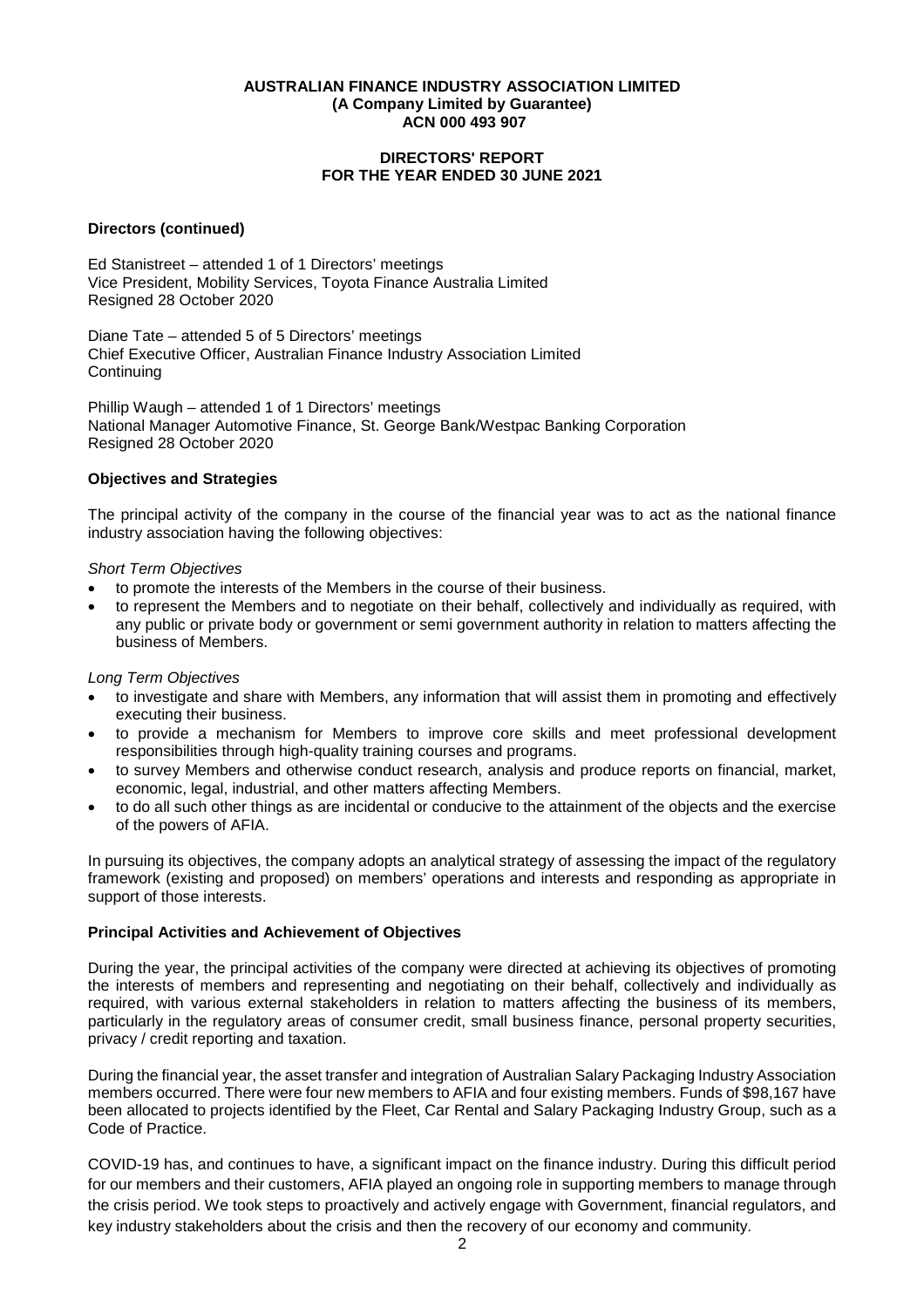# **DIRECTORS' REPORT**

### **Principal Activities and Achievement of Objectives (continued)**

These conversations helped to ensure the needs of our diverse membership were heard through a unified voice, with industry action focused on supporting our economy and getting our message to decision-makers to educate them on the needs of our members so that we continue to:

- promote simple, convenient, innovative, and affordable credit to finance Australia's future, including maximising access to credit for customers able and willing to service their commitments and minimising the likelihood or incidence of customers entering unsuitable credit contracts
- foster competition and innovation in Australia's financial services industry, which enables our members to grow, expand and thrive as key participants in the lending market and other markets
- generate greater financial and economic participation by consumers and small businesses in Australia's financial system and economy, and social participation to create financial wellbeing.

### **Performance Measures**

A role of the board of directors is to oversee the activities of the company in pursuit of its objectives. This role is integrated with the company executives' annual performance and remuneration review. While regularly assessing whether a range of metrics could define the company's performance during a given period, the board, given the qualitative nature of the company's objects, has yet to identify such a range; nonetheless, on the basis of its understanding of the company's activities in pursuit of its objectives, the board is confident that the company is performing well.

The net surplus for the financial year after allowing for income tax was \$237,405 (2020: of \$132,903). The board does not consider periodic financial outcomes as necessarily reflecting the performance of the company in representing its members' interests.

### **Membership**

The company has two classes of members: Full Members and Associate Members. The company has 158 members (115 Full Members; 43 Associate Members) as at 30 June 2021 (2020: 151 members – 110 Full Members; 41 Associate Members). Each member of the company is liable to contribute \$200 if the company is wound up. The total amount that members are liable to contribute if the company is wound up is \$31,600.

### **Events Subsequent to Balance Sheet Date**

There have not been any other matters or circumstances occurring subsequent to the end of the financial year that have significantly affected, or may significantly affect, the Company's operations, results of those operations or the state of affairs in future financial years.

### **General Matters**

In accordance with the Constitution of the company no dividend has been paid since incorporation.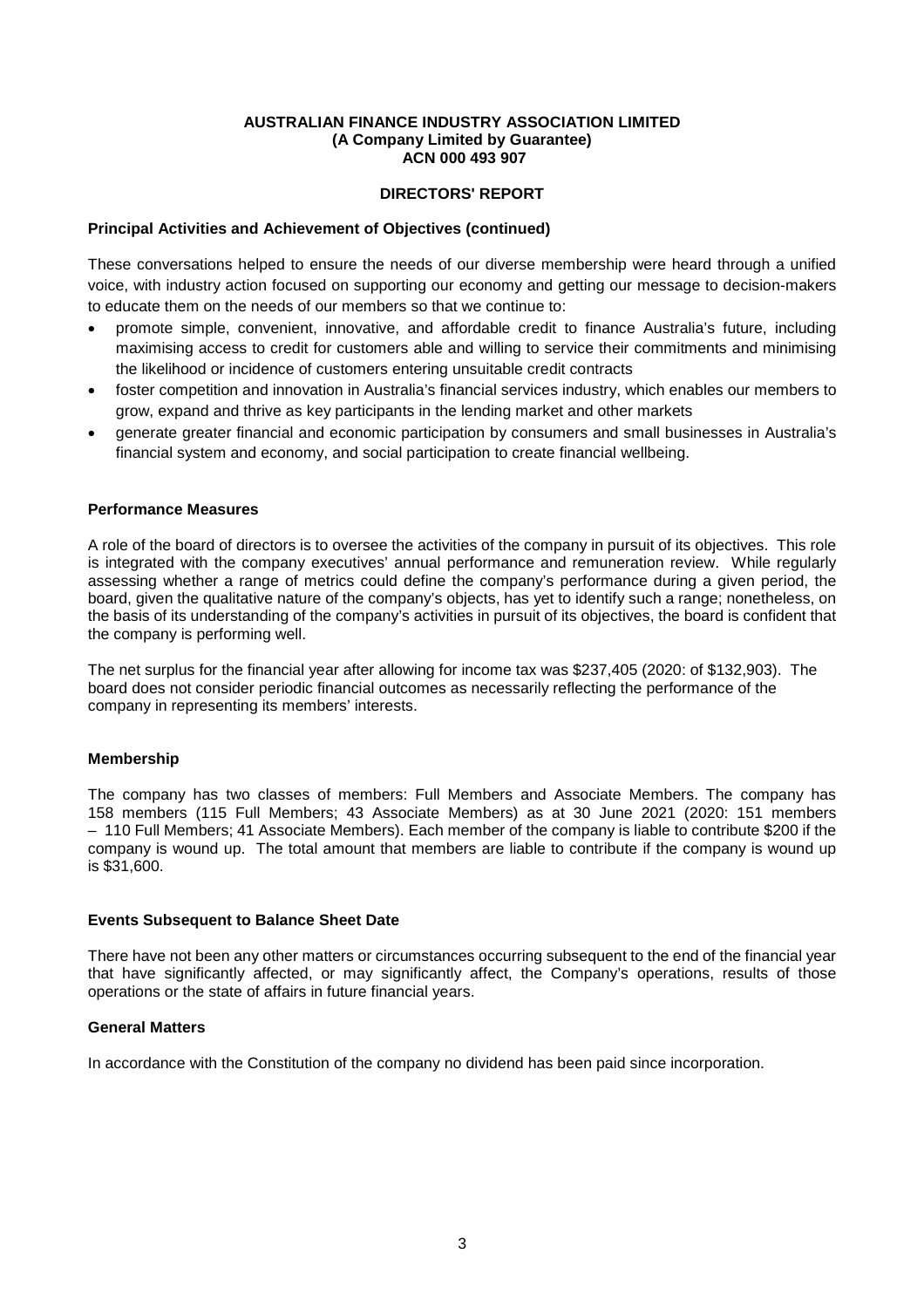# **DIRECTORS' REPORT**

# **Indemnification of Officers**

During the year, the company entered into a deed of access and indemnity with each director whereby it has agreed to:

- the maximum extent permitted by law, to indemnify directors against any liability in connection with a director's act; legal costs incurred by a director in defending a claim or incurred in obtaining legal advice in relation to their performance of their functions and the discharge of their duties as an officer of the company; except where the liability arises is in connection with an act which is fraudulent, criminal, dishonest or a willful default of the director's duties as a director of the company
- allow directors to have access to and take copies of the company books for the purpose of assisting them in relation to any claim
- maintain insurance against liabilities (other than excluded liabilities) incurred as a director or an officer of the company or a controlled entity.

During the financial year, the company paid a premium to ensure the officers of the company including the directors, company secretary, and other officers against allegations of wrongdoing (other than intentional wrongdoing).

### **Auditor's Independence Declaration**

A copy of the Auditor's Independence declaration as required under *Section 307C of the Corporations Act 2001* given to the Directors by the lead auditor for the audit undertaken by Pitcher Partners is included on page 5.

Signed in accordance with a resolution of the board directors.

Juell

Peter Jones **Diane Tate Accord Peter Jones Peter Accord Pate Accord Peter Accord Peter Accord Peter Accord Peter**<br>
Director **Director Director** 

**Sydney, NSW** 

Dine Tan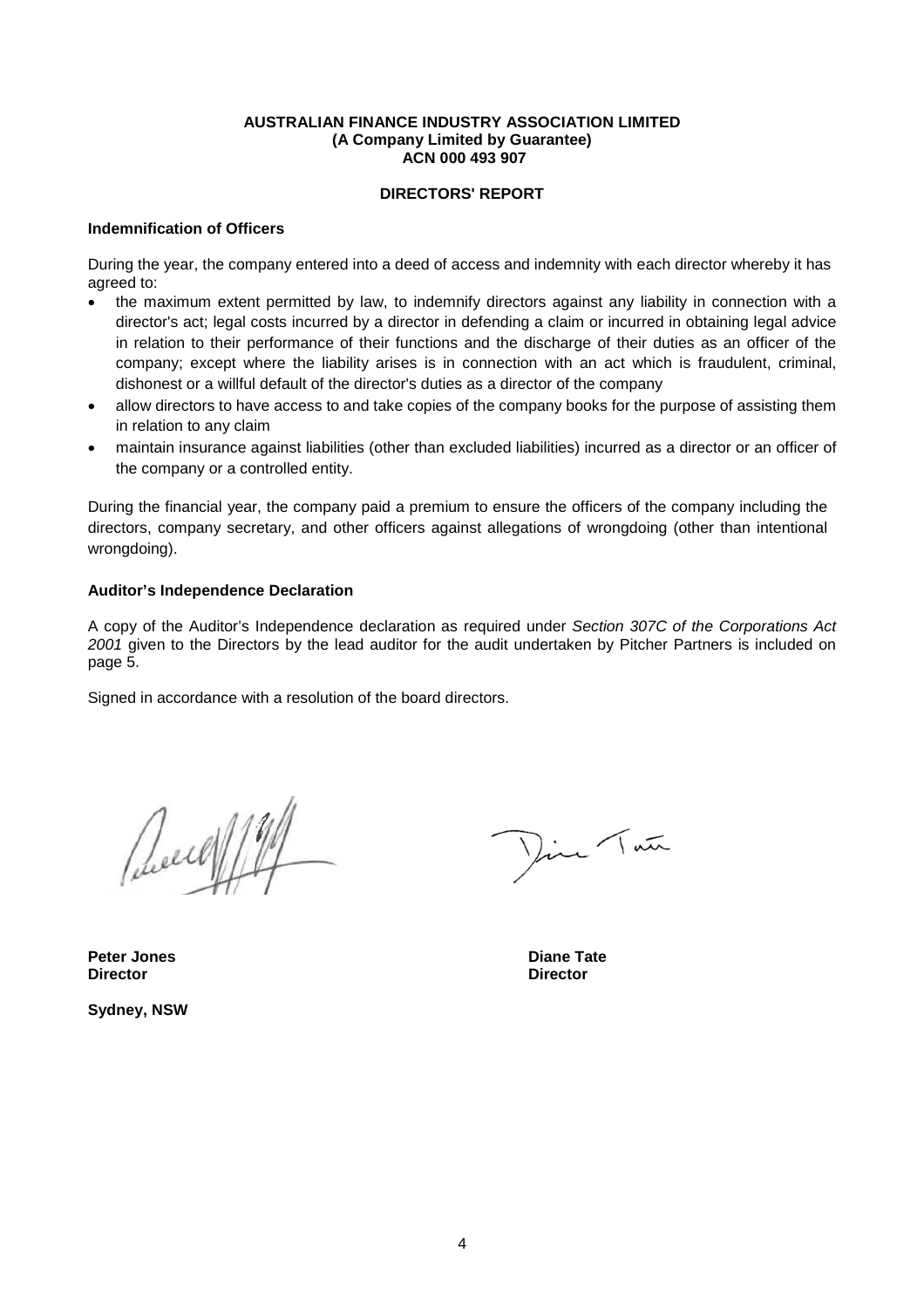

Level 16, Tower 2 Darling Park 201 Sussex Street Sydney NSW 2000

Postal Address GPO Box 1615 Sydney NSW 2001

*p.* +61 2 9221 2099 *e.* sydneypartners@pitcher.com.au

# **Auditor's Independence Declaration To the Directors of Australian Finance Industry Association Limited ACN 000 493 907**

In relation to the independent audit of Australian Finance Industry Association Limited for the year ended 30 June 2021, to the best of my knowledge and belief there have been:

- (i) no contraventions of the auditor's independence requirements of the *Corporations Act 2001*; and
- (ii) no contraventions of APES 110 *Code of Ethics for Professional Accountants (including Independence Standards).*

fol g j

Partner Sydney and Sydney Sydney Sydney Sydney Sydney Sydney Sydney Sydney Sydney Sydney Sydney Sydney Sydney

14 September 2021

Pitcher Partners

**J S Gavljak Pitcher Partners** 

**Adelaide Brisbane Melbourne Newcastle Perth Sydney** 

5



An independent New South Wales Partnership. ABN 17 795 780 962. Liability limited by a scheme approved under Professional<br>Standards Legislation. Pitcher Partners is a member of the global network of Baker Tilly Internation

**Pitcher Partners is an association of independent firms.**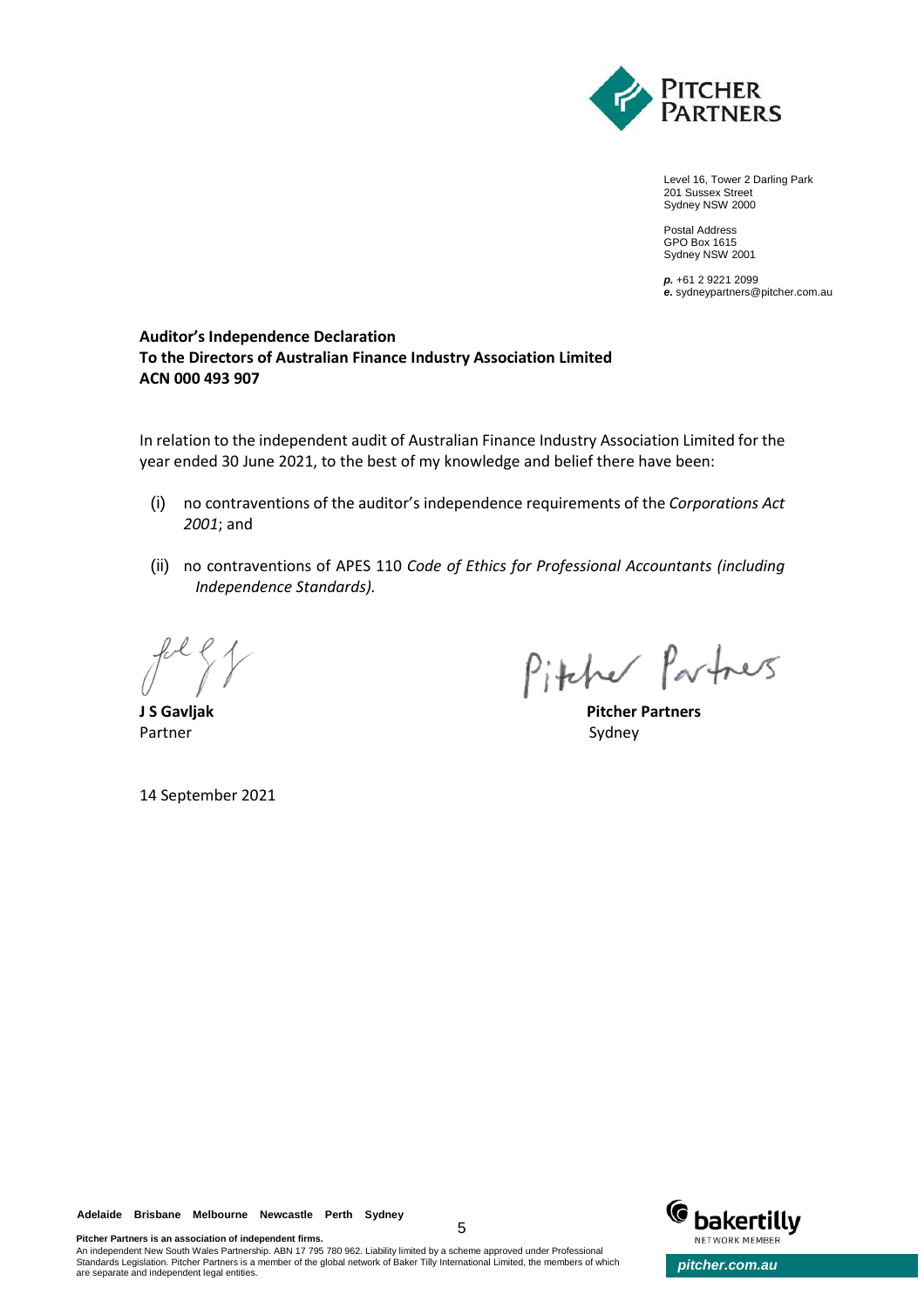# **STATEMENT OF COMPREHENSIVE INCOME FOR THE YEAR ENDED 30 JUNE 2021**

|                                                    | <b>Note</b>    | 2021<br>\$  | 2020<br>S   |
|----------------------------------------------------|----------------|-------------|-------------|
| Revenue from contracts with customers              | $\overline{2}$ | 3,157,753   | 3,106,661   |
| Other income                                       | 3              | 214,865     | 126,018     |
| Employee benefits expense                          |                | (2,035,920) | (1,719,213) |
| Depreciation and amortisation expense              |                | (111, 965)  | (37, 455)   |
| Rental and property expenses                       |                | (7,656)     | (139, 442)  |
| <b>Consulting expenses</b>                         |                | (193, 825)  | (474,006)   |
| Bad debts expense                                  |                | (13,607)    | (1,450)     |
| Workshop and conference costs                      |                | (71, 406)   | (157, 034)  |
| <b>Travel expenses</b>                             |                | (14, 154)   | (77, 033)   |
| Affiliate expenses                                 |                | (334, 234)  | (115,708)   |
| Self-regulation and statistical reporting expenses |                | (149, 636)  | (177, 220)  |
| Administrative expenses                            |                | (168, 333)  | (177, 902)  |
| Finance costs                                      |                | (12,066)    | (4,501)     |
| Other operating expenses                           |                | (22, 411)   | (18, 812)   |
| Surplus before income tax expense                  |                | 237,405     | 132,903     |
| Income tax expense                                 | 4              |             |             |
| Net surplus for the year                           |                | 237,405     | 132,903     |
| Other comprehensive income                         |                |             |             |
| <b>Total comprehensive income</b>                  |                | 237,405     | 132,903     |

The above statement of comprehensive income should be read in conjunction with the accompanying notes.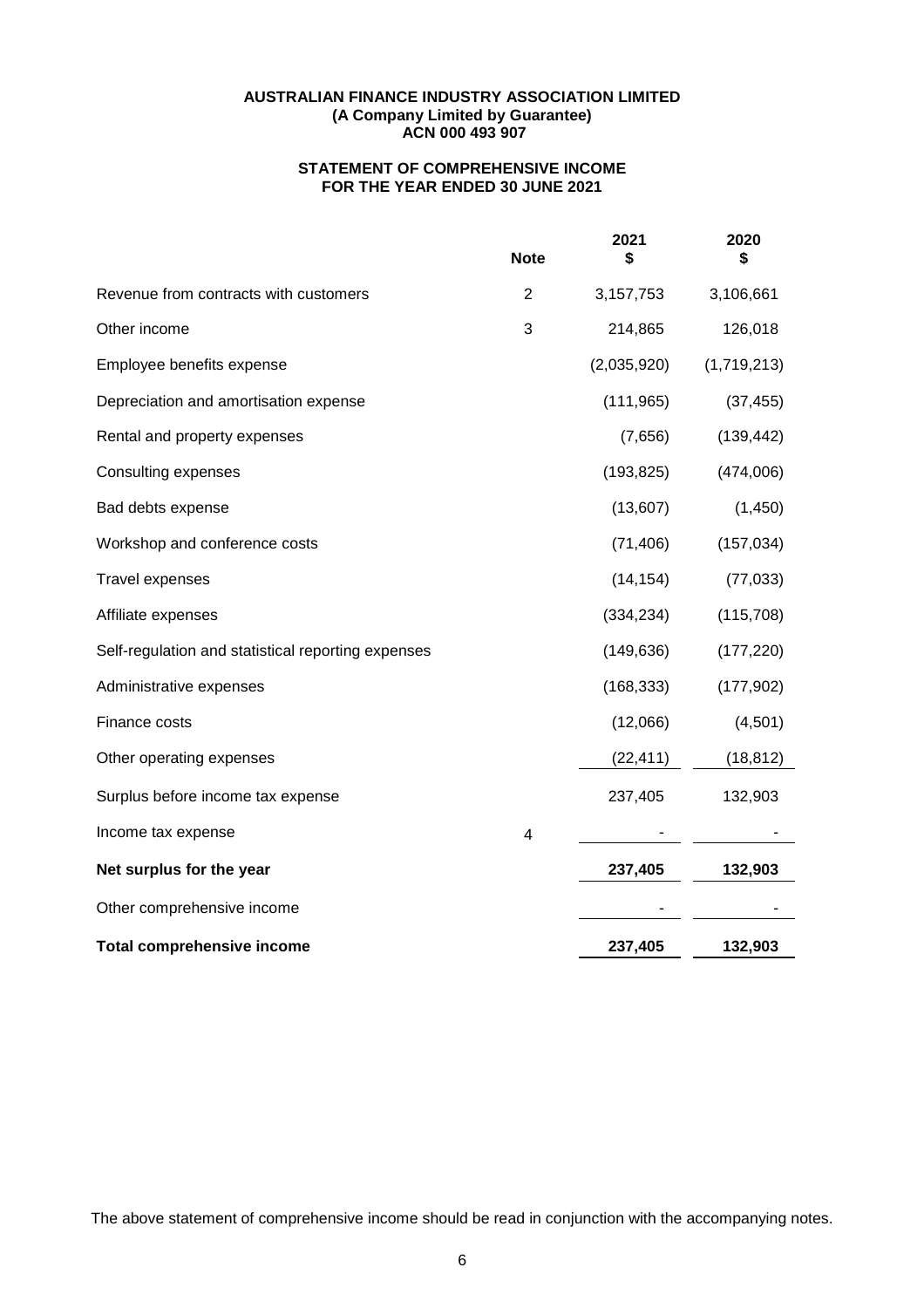# **STATEMENT OF FINANCIAL POSITION AS AT 30 JUNE 2021**

|                                                                                                     | <b>Note</b>                   | 2021<br>\$                                | 2020<br>\$                               |
|-----------------------------------------------------------------------------------------------------|-------------------------------|-------------------------------------------|------------------------------------------|
| <b>Current assets</b>                                                                               |                               |                                           |                                          |
| Cash and cash equivalents<br><b>Financial assets</b><br>Trade and other receivables<br>Other assets | 5<br>6<br>$\overline{7}$<br>8 | 360,549<br>2,328,686<br>185,298<br>62,106 | 122,309<br>1,917,564<br>53,270<br>26,421 |
| <b>Total current assets</b>                                                                         |                               | 2,936,639                                 | 2,119,564                                |
| <b>Non-current assets</b>                                                                           |                               |                                           |                                          |
| Plant and equipment<br>Right-of-use assets                                                          | 9<br>10                       | 23,661<br>222,806                         | 32,752                                   |
| Total non-current assets                                                                            |                               | 246,467                                   | 32,752                                   |
| <b>Total assets</b>                                                                                 |                               | 3,183,106                                 | 2,152,316                                |
| <b>Current liabilities</b>                                                                          |                               |                                           |                                          |
| Trade and other payables<br>Provisions<br>Lease liabilities                                         | 11<br>12<br>10                | 891,828<br>154,216<br>108,202             | 423,305<br>108,906                       |
| <b>Total current liabilities</b>                                                                    |                               | 1,154,246                                 | 532,211                                  |
| <b>Non-current liabilities</b>                                                                      |                               |                                           |                                          |
| Provisions<br>Lease liabilities                                                                     | 12<br>10                      | 42,852<br>136,790                         | 8,292                                    |
| Total non-current liabilities                                                                       |                               | 179,642                                   | 8,292                                    |
| <b>Total liabilities</b>                                                                            |                               | 1,333,888                                 | 540,503                                  |
| <b>Net assets</b>                                                                                   |                               | 1,849,218                                 | 1,611,813                                |
| Members' equity                                                                                     |                               |                                           |                                          |
| Retained surpluses                                                                                  |                               | 1,849,218                                 | 1,611,813                                |
| <b>Total members' equity</b>                                                                        |                               | 1,849,218                                 | 1,611,813                                |

The above statement of financial position should be read in conjunction with the accompanying notes.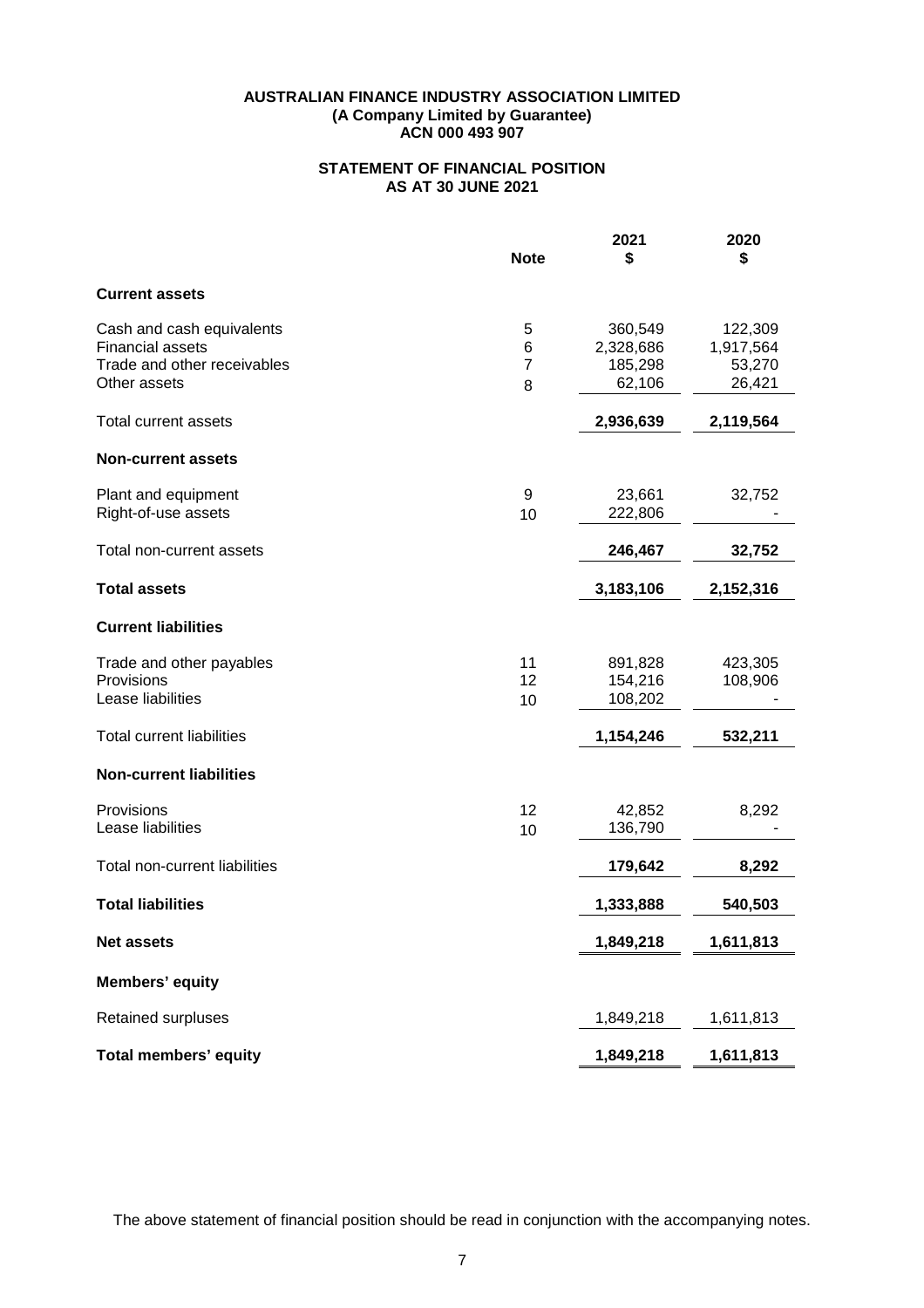# **STATEMENT OF CHANGES IN EQUITY FOR THE YEAR ENDED 30 JUNE 2021**

|                                                                     | <b>Retained</b><br>surpluses<br>S |
|---------------------------------------------------------------------|-----------------------------------|
| Balance at 1 July 2019                                              | 1,478,910                         |
| Net surplus for the year<br>Other comprehensive income for the year | 132,903                           |
| Balance at 30 June 2020                                             | 1,611,813                         |
| Balance at 1 July 2020                                              | 1,611,813                         |
| Net surplus for the year<br>Other comprehensive income for the year | 237,405                           |
| <b>Balance at 30 June 2021</b>                                      | 1,849,218                         |

The above statement of changes in equity should be read in conjunction with the accompanying notes.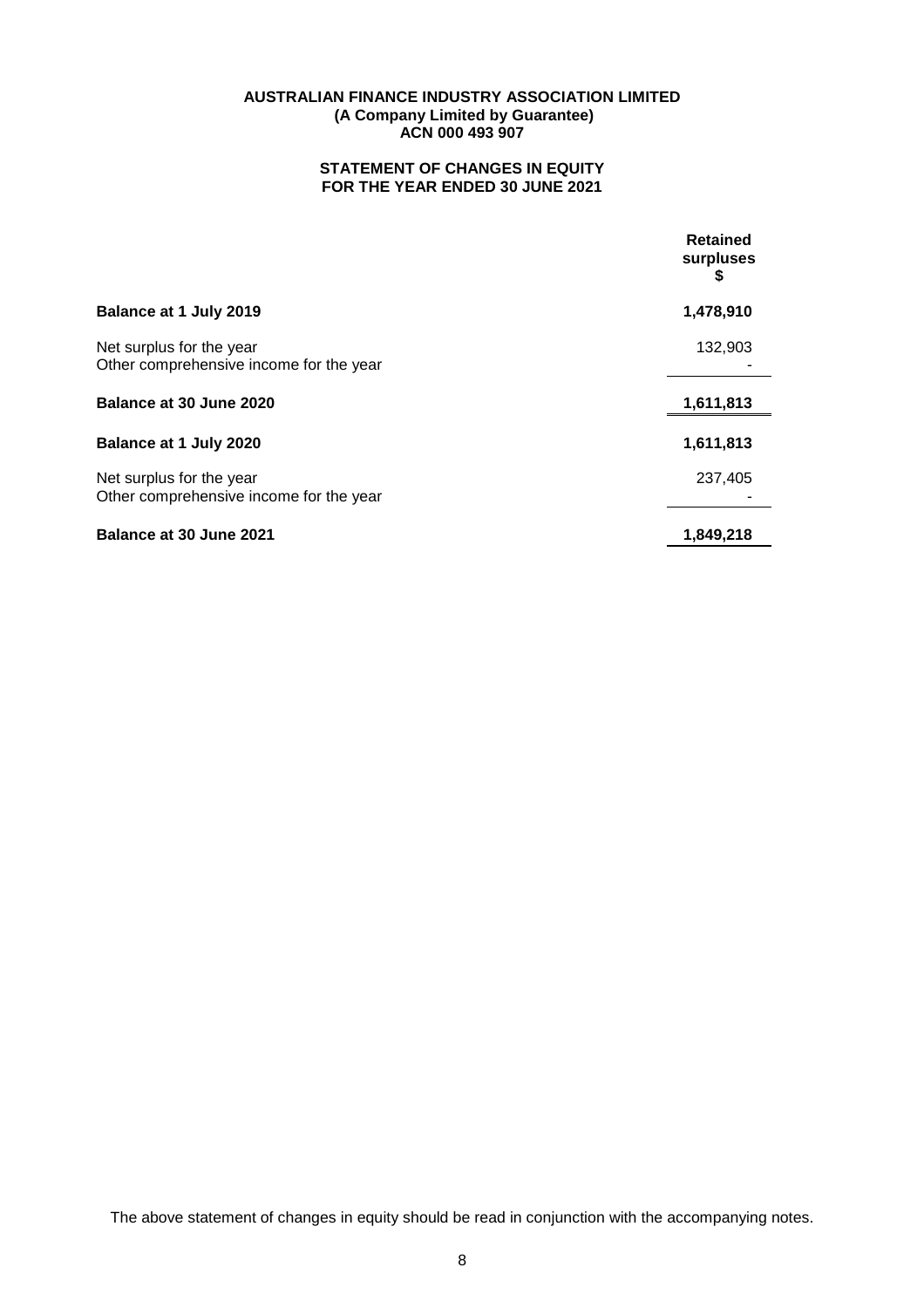# **STATEMENT OF CASH FLOWS FOR THE YEAR ENDED 30 JUNE 2021**

|                                                                                                                                                                           | <b>Note</b> | 2021<br>\$                                                 | 2020<br>\$                                                |
|---------------------------------------------------------------------------------------------------------------------------------------------------------------------------|-------------|------------------------------------------------------------|-----------------------------------------------------------|
| Cash flows from operating activities                                                                                                                                      |             |                                                            |                                                           |
| Receipts from members<br>COVID relief from Australian Government grants<br>Payments to suppliers and employees<br>Payments for restricted activities<br>Interest received |             | 3,686,050<br>37,500<br>(2,748,232)<br>(334, 234)<br>13,602 | 3,413,136<br>62,500<br>(3,368,225)<br>(115,708)<br>43,001 |
| Net cash provided by / (used in) operating activities                                                                                                                     |             | 654,686                                                    | (27,796)                                                  |
| Cash flows from investing activities                                                                                                                                      |             |                                                            |                                                           |
| Payments for plant and equipment<br>Proceeds from the sale of plant and equipment<br>Investment in term deposits                                                          |             | (5, 324)<br>(411, 122)                                     | (14,208)<br>70<br>(219, 395)                              |
| Net cash used in investing activities                                                                                                                                     |             | (416, 446)                                                 | (233, 533)                                                |
| Net increase / (decrease) in cash and cash equivalents held                                                                                                               |             | 238,240                                                    | (261, 329)                                                |
| Cash and cash equivalents at the beginning of the year                                                                                                                    |             | 122,309                                                    | 383,638                                                   |
| Cash and cash equivalents at the end of the year                                                                                                                          | 5           | 360,549                                                    | 122,309                                                   |

The above statement of cash flows should be read in conjunction with the accompanying notes.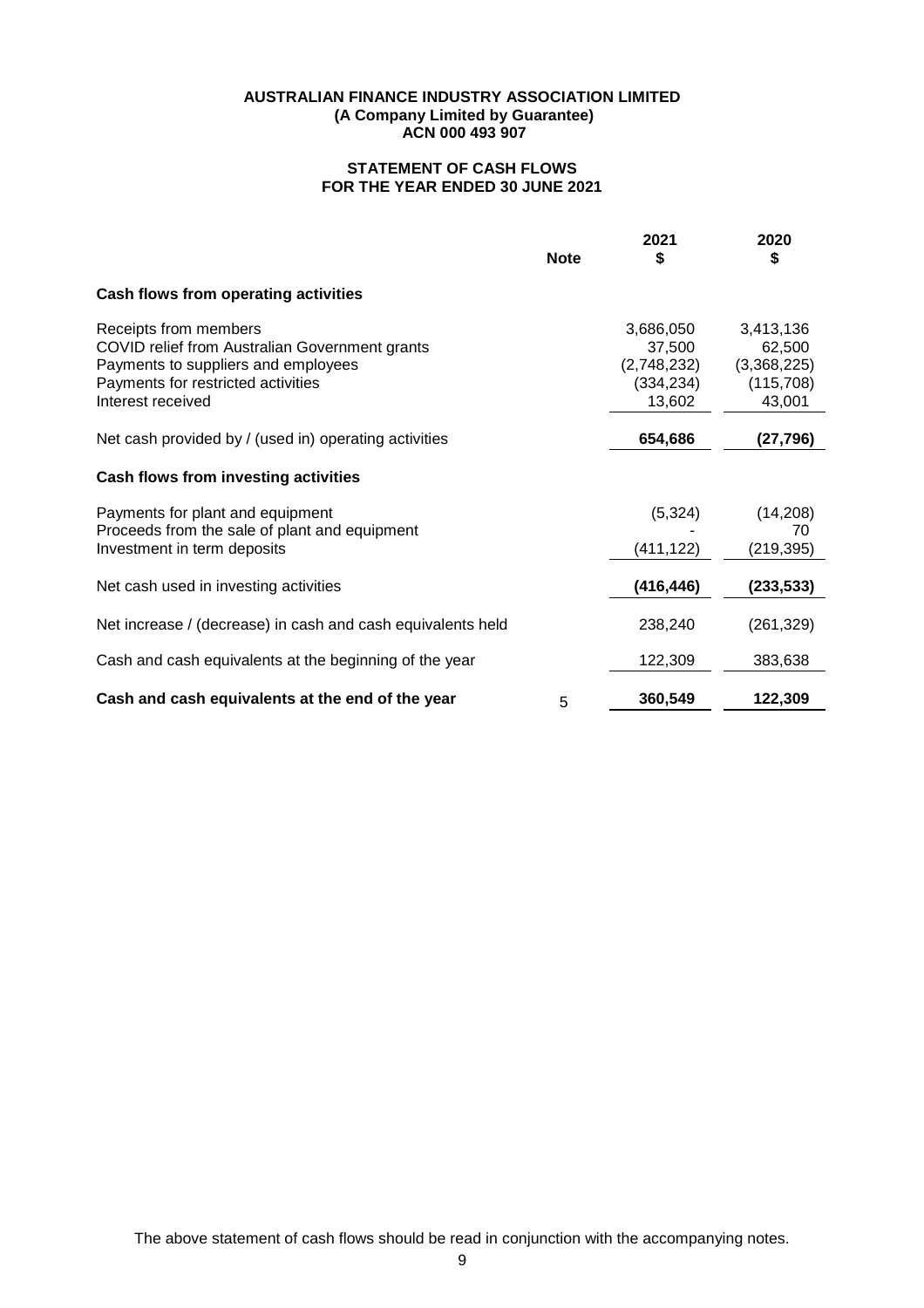### **NOTES TO THE FINANCIAL STATEMENTS FOR THE YEAR ENDED 30 JUNE 2021**

### **1. SUMMARY OF SIGNIFICANT ACCOUNTING POLICIES**

Australian Finance Industry Association Limited is a company limited by guarantee, incorporated and domiciled in Australia. Its registered office and principal place of business is Level 11, 130 Pitt Street, Sydney NSW 2000.

The principal accounting policies adopted in the preparation of these financial statements are set out below. These policies have been consistently applied to all the years presented, unless otherwise stated. These financial statements are presented in Australian currency. Comparative information is reclassified where appropriate to enhance compatibility.

### **(a) Basis of preparation**

The financial statements are general purpose financial statements that have been prepared in accordance with Australian Accounting Standards – Reduced Disclosure Requirements of the Australian Accounting Standards Board and the *Corporations Act 2001.* The company is a not-for-profit entity for financial reporting purposes under Australian Accounting Standards.

### *Statement of Compliance*

The financial report complied with Australian Accounting Standards – Reduced Disclosure Requirements ("RDR") as issued by the Australian Accounting Standards Board. A statement of compliance with International Financial Reporting Standards cannot be made because of the adoption of RDR.

#### *Historical cost convention*

These financial statements have been prepared under the historical cost convention.

### *Critical accounting estimates*

The preparation of financial statements requires the use of certain critical accounting estimates. It also requires management to exercise its judgment in the process of applying the company's accounting policies. There are no areas considered to have involved significant judgement or complexity, or any estimates considered significant to the financial statements.

### **(b) Revenue recognition**

### Revenue from contracts with customers

Revenue from the sale of goods is recognised when the significant risks and rewards of ownership of the goods have passed to the buyer and the costs incurred or to be incurred in respect of the transaction can be measured reliably.

Revenue from the rendering of services is recognised upon the delivery of the service to the customers.

#### Membership subscription fees

Membership fees are recognised as revenue when no significant uncertainty as to its collectability exists, if the fee relates only to membership and all other services or products are paid for separately, or if there is a separate annual subscription. Membership fees are recognised on a basis that reflects the timing, nature and value of the benefit provided if the fee entitles the member to services or publications to be provided during the membership period, or to purchase goods or services at prices lower than those charged to non-members.

### **(c) Other revenue**

Other revenue is recognised when it is received or when the right to receive payment is established.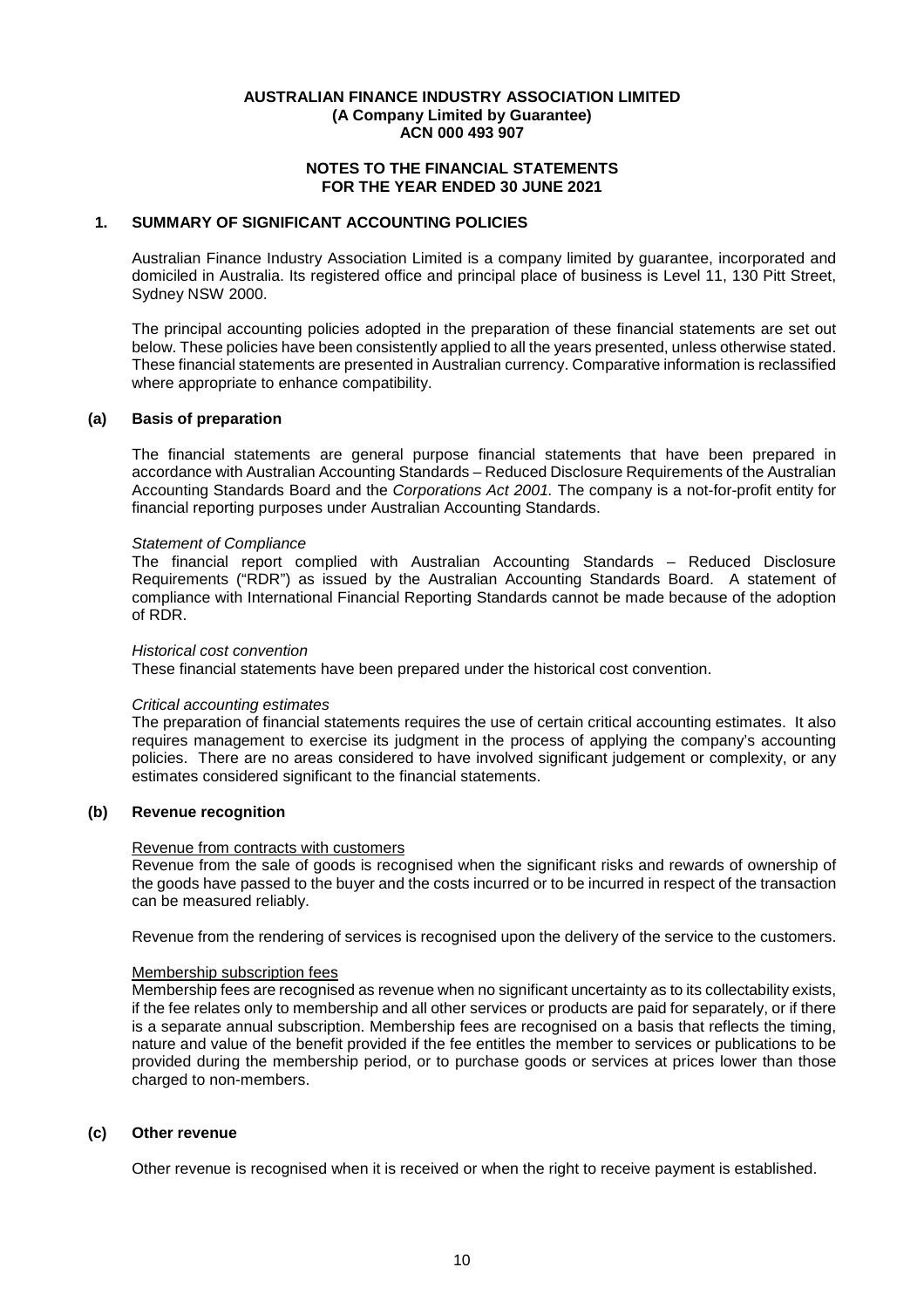### **NOTES TO THE FINANCIAL STATEMENTS FOR THE YEAR ENDED 30 JUNE 2021**

### **1. SUMMARY OF SIGNIFICANT ACCOUNTING POLICIES** (continued)

#### **(d) Plant and equipment**

Plant and equipment is stated at cost less accumulated depreciation and any impairment in value.

Depreciation is calculated on a straight-line basis to write off the book value of each item of plant and equipment over its expected useful to the company. Estimates of the remaining useful lives are made on a regular basis with annual reassessments for major items. Assets are depreciated from the date of acquisition and when constructed ready for use.

The expected useful lives are as follows:

Equipment, furniture, and fittings  $3 - 20$  years

#### **(e) Leases**

### Right-of-use assets

A right-of-use asset is recognised at the commencement date of a lease. The right-of-use asset is measured at cost, which comprises the initial amount of the lease liability, adjusted for, as applicable, any lease payments made at or before the commencement date net of any lease incentives received, any initial direct costs incurred, and, except where included in the cost of inventories, an estimate of costs expected to be incurred for dismantling and removing the underlying asset, and restoring the site or asset.

Right-of-use assets are depreciated on a straight-line basis over the unexpired period of the lease or the estimated useful life of the asset, whichever is the shorter. Where the Association expects to obtain ownership of the leased asset at the end of the lease term, the depreciation is over its estimated useful life. Right-of use assets are subject to impairment or adjusted for any remeasurement of lease liabilities.

The Association has elected not to recognise a right-of-use asset and corresponding lease liability for short-term leases with terms of 12 months or less and leases of low-value assets. Lease payments on these assets are expensed to profit or loss as incurred.

### Lease liabilities

A lease liability is recognised at the commencement date of a lease. The lease liability is initially recognised at the present value of the lease payments to be made over the term of the lease, discounted using the interest rate implicit in the lease or, if that rate cannot be readily determined, the Association's incremental borrowing rate. Lease payments comprise of fixed payments less any lease incentives receivable, variable lease payments that depend on an index or a rate, amounts expected to be paid under residual value guarantees, exercise price of a purchase option when the exercise of the option is reasonably certain to occur, and any anticipated termination penalties. The variable lease payments that do not depend on an index or a rate are expensed in the period in which they are incurred.

Lease liabilities are measured at amortised cost using the effective interest method. The carrying amounts are remeasured if there is a change in the following: future lease payments arising from a change in an index or a rate used; residual guarantee; lease term; certainty of a purchase option and termination penalties. When a lease liability is remeasured, an adjustment is made to the corresponding right-of use asset, or to profit or loss if the carrying amount of the right-of-use asset is fully written down.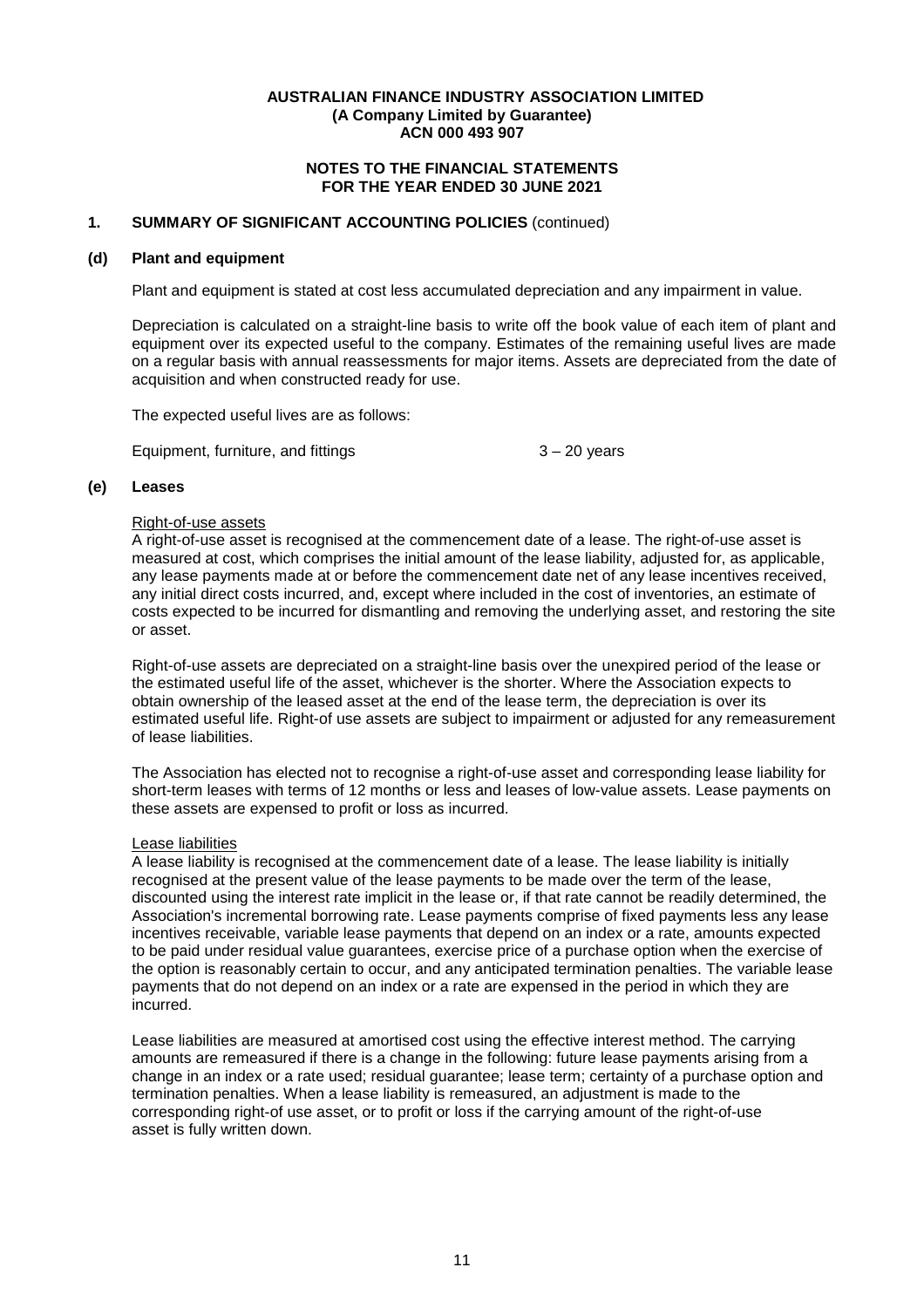### **NOTES TO THE FINANCIAL STATEMENTS FOR THE YEAR ENDED 30 JUNE 2020**

### **1. SUMMARY OF SIGNIFICANT ACCOUNTING POLICIES** (continued)

### **(f) Taxation**

The company is a not-for-profit company and does not pay tax on income received from members under the mutuality principle. The only funds received by the company that are taxable is interest income, which is reduced by deductions either on a proportional basis or as specifically allowed by legislation.

### **(g) Trade and other receivables**

All trade and other receivables are recognised at the amounts receivable as they are due for settlement no more than 30 days from the date of recognition.

Subsequent to initial recognition, receivables from contracts with customers are measured at amortised cost and are tested for impairment. Debts which are known to be uncollectible are written off. An allowance for expected credit losses is raised where some doubt as to collection exists.

### **(h) Employee entitlements**

### Wages, salaries, and annual leave

The provisions for employee entitlements to wages, salaries and annual leave represent the amounts which the company has a present obligation to pay resulting from employees' services provided up to the balancing date.

The provisions have been calculated at nominal amounts based on current wage and salary rates and include related on-costs.

### Long service leave

A liability for long service leave is recognised and is measured as the present value of expected future payments to be made in respect of services provided by employees up to the balance date.

In assessing expected future payments, the company has adopted the "short hand" measurement technique and based the provision on remuneration rates current as at balance date for all employees with five or more years of service. The directors believe that this method provides an estimate of the liability that is not materially different from the estimate that would be obtained by using the present value of measurement.

Related on-costs have also been included in the liability where considered necessary.

### **(i) Impairment**

Assets are reviewed for impairment whenever events or changes in circumstances indicate that the carrying amount may not be recoverable. An impairment loss is recognised for the amount by which the asset's carrying amount exceeds its recoverable amount. The recoverable amount is the higher of an assets fair value less cost to sell and value in use. Non-financial issues other than goodwill that suffered impairment are reviewed for possible reversal of the impairment at each reporting date.

# **(j) Trade and other payables**

Trade payables represent liabilities for goods and services provided to the company prior to the end of the financial year and which are unpaid. The amounts are unsecured and are usually paid within 30 days of recognition.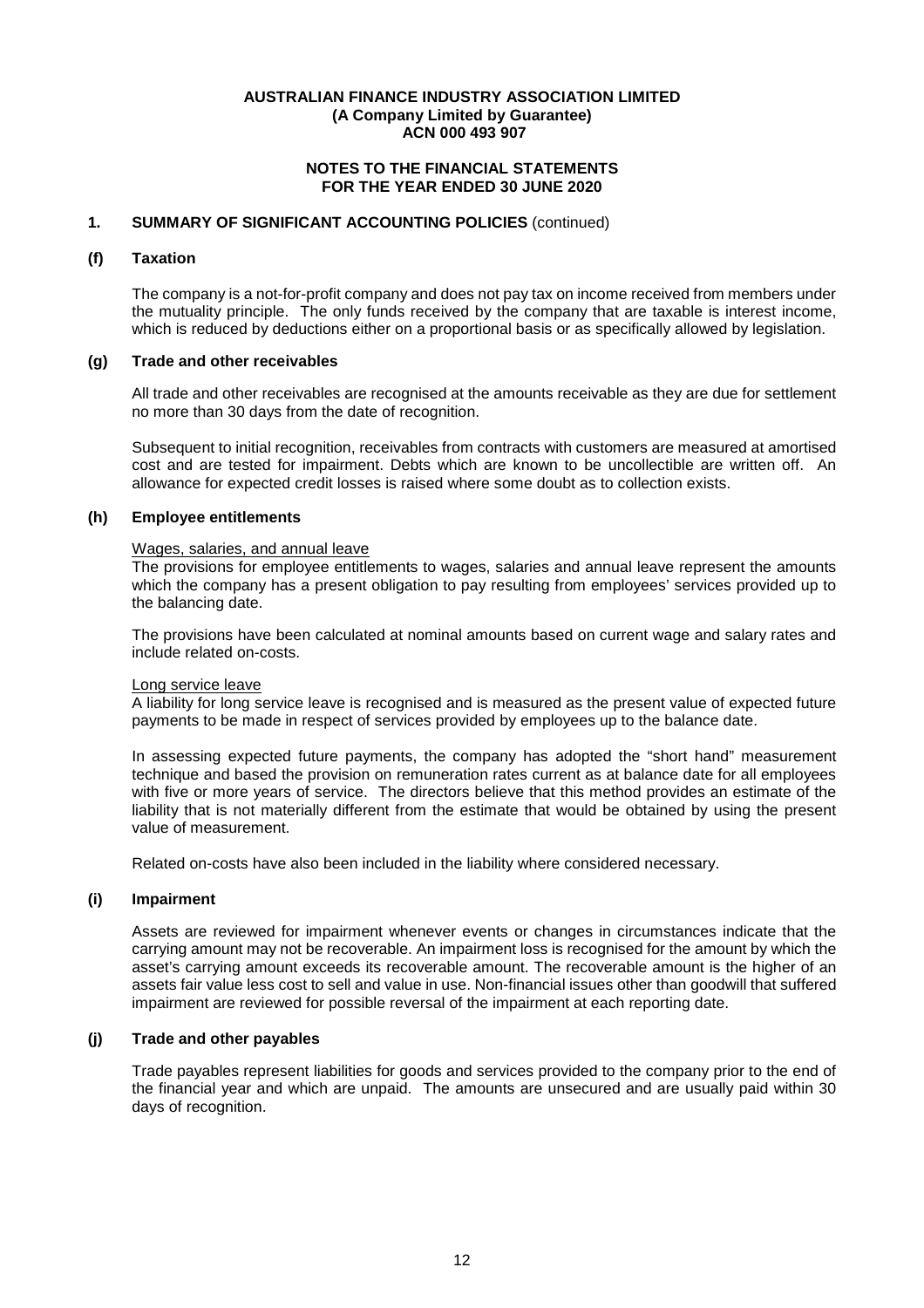### **NOTES TO THE FINANCIAL STATEMENTS FOR THE YEAR ENDED 30 JUNE 2021**

### **1. SUMMARY OF SIGNIFICANT ACCOUNTING POLICIES** (continued)

### **(k) Goods and services tax**

Revenues, expenses, and assets are recognised net of the amount of goods and services tax (GST), except where the amount of GST incurred is not recoverable from the taxation authority. In these circumstances the GST is recognised as part of the cost of acquisition of the asset or as part of an item of the expense.

Receivables and payables (other than accruals) are stated with the amount of GST included. The net amount of GST recoverable from, or payable to, the taxation authority is included as a current asset or liability in the statement of financial position.

Cash flows are included in the statement of cash flows on a gross basis. The GST components of cash flows arising from investing and financing activities which are recoverable from, or payable to, the taxation authority are classified as operating cash flows.

# **(l) Provisions**

Provisions are recognised when the company has a present obligation as a result of past events, it is probable that an outflow of resources will be required to settle the obligation and the amount has been reliably estimated.

Provisions are measured at the present value of management's best estimate of the expenditure required to settle the present obligation at the reporting date.

### **(m) Cash and cash equivalents**

Cash and cash equivalents comprises cash on hand, demand deposits and short-term investments which are readily convertible to known amounts of cash and which are subject to an insignificant risk of change in value.

# **(n) Critical accounting estimates and judgments**

The directors make estimates and judgements during the preparation of these financial statements regarding assumptions about current and future events affecting transactions and balances. These estimates and judgements are based on the best information available at the time of preparing the financial statements, however as additional information is known then the actual results may differ from the estimates. There are no estimates and judgements that have significant risk of causing material adjustments to the carrying amounts of assets and liabilities within the next financial year.

# **(o) New or amended Accounting Policies adopted by the Company**

The Company has adopted new accounting standards and interpretations applicable for the current year and there is no material impact.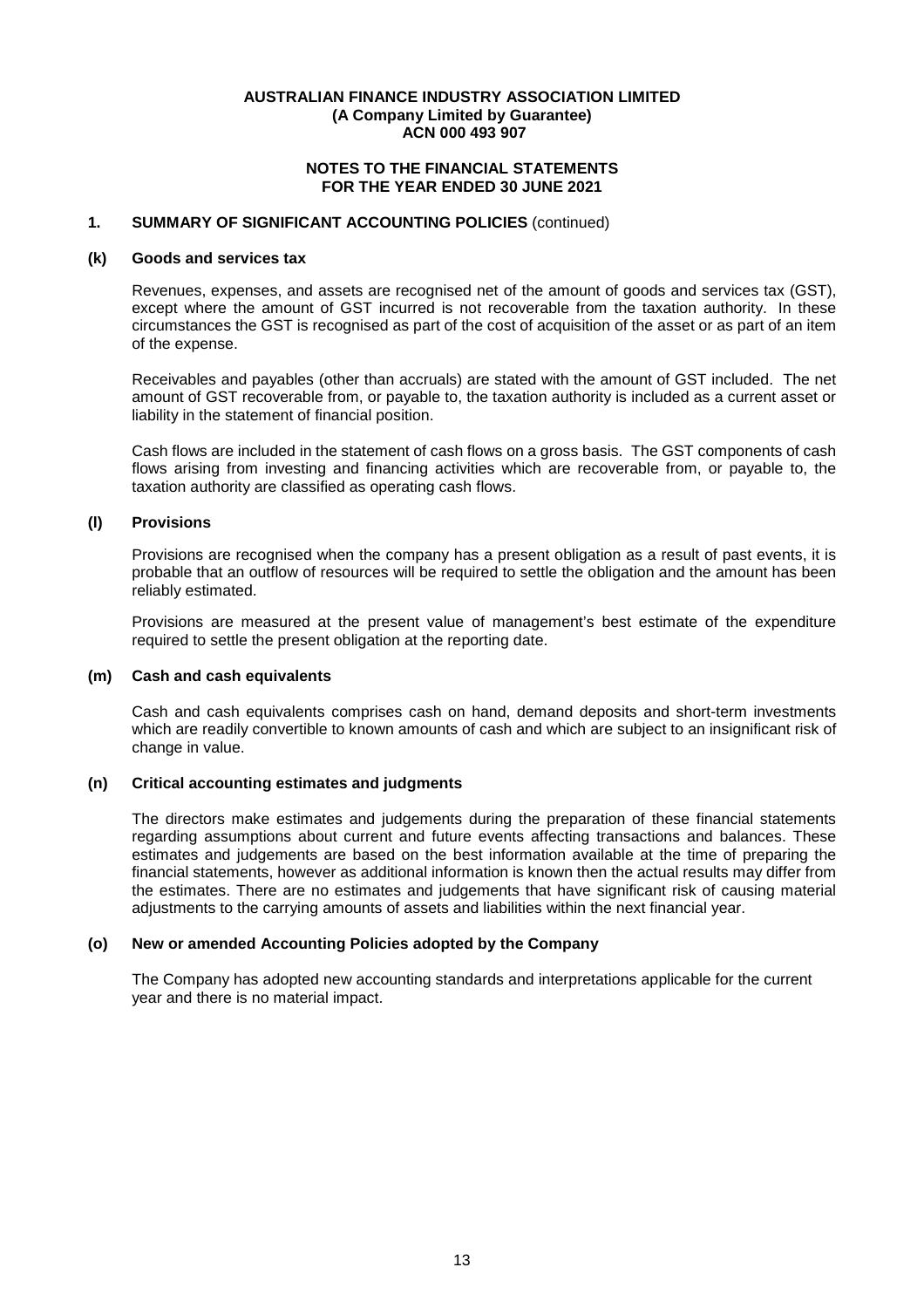# **NOTES TO THE FINANCIAL STATEMENTS FOR THE YEAR ENDED 30 JUNE 2021**

# **1. SUMMARY OF SIGNIFICANT ACCOUNTING POLICIES (continued)**

# **(p) Corona Virus (COVID-19) pandemic**

The World Health Organisation declared Coronavirus (COVID-19) as a pandemic on the 11th March 2020, making COVID-19 an in-period event for the company.

Judgement has been exercised in considering the impact of COVID-19 as part of year-end impairment assessments of the AFIA's assets, the determination of the carrying value of the AFIA 's liabilities and the assessment of AFIA's ability to continue as a going concern.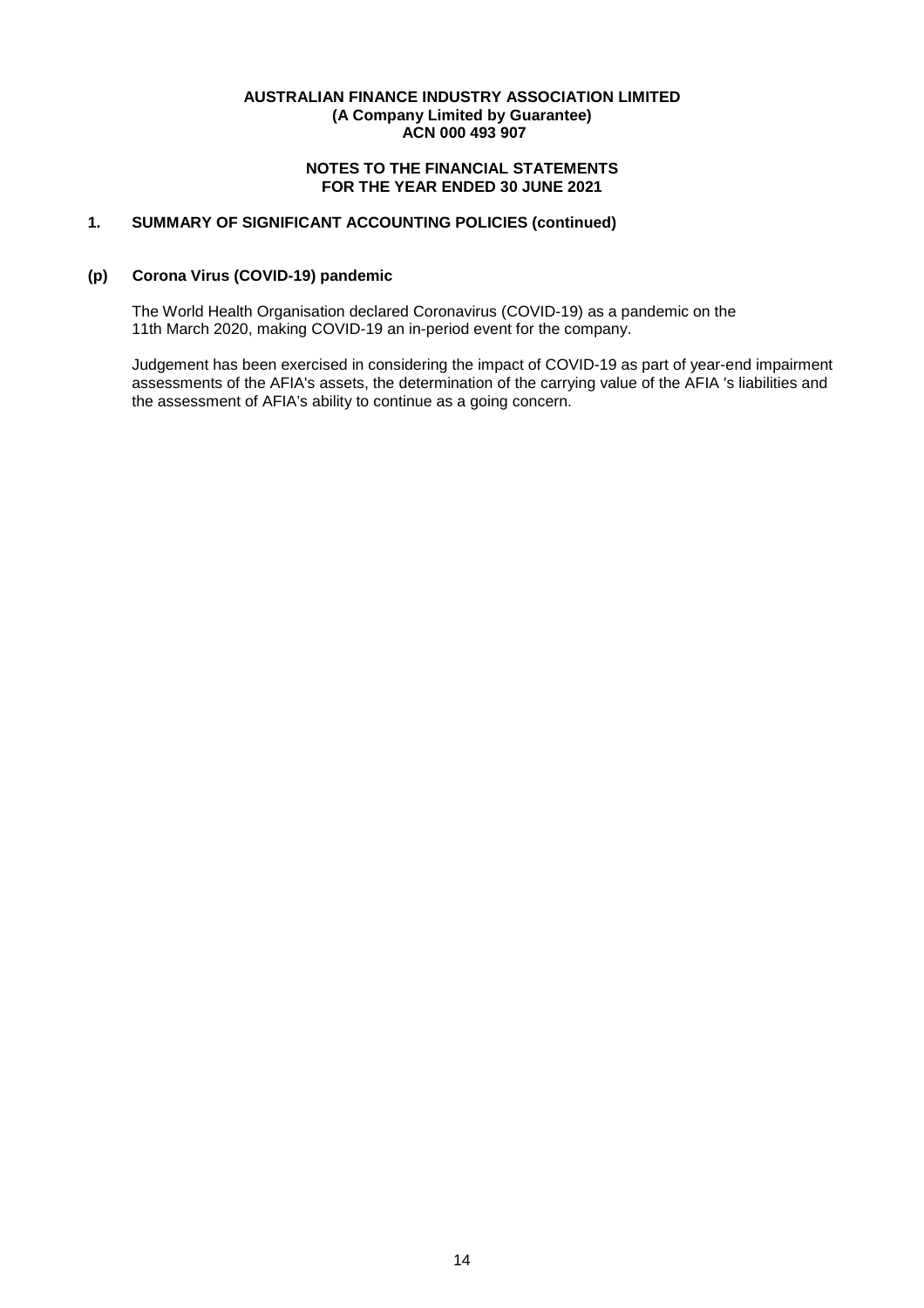# **NOTES TO THE FINANCIAL STATEMENTS FOR THE YEAR ENDED 30 JUNE 2021**

|    |                                                                                                                                 | 2021<br>\$                      | 2020<br>\$                     |
|----|---------------------------------------------------------------------------------------------------------------------------------|---------------------------------|--------------------------------|
| 2. | Revenue from contracts with customers                                                                                           |                                 |                                |
|    | Membership income<br>Events, conferences, and workshop income<br>Income from self-regulation activities                         | 2,737,078<br>266,092<br>154,583 | 2,614,602<br>413,309<br>78,750 |
|    |                                                                                                                                 | 3, 157, 753                     | 3,106,661                      |
| 3. | <b>Other Income</b>                                                                                                             |                                 |                                |
|    | Interest income<br>Profit on sale of plant and equipment<br>Income from Australian Salary Packaging Association<br>Other income | 10,529<br>98,167<br>106,169     | 28,694<br>70<br>97,254         |
|    |                                                                                                                                 | 214,865                         | 126,018                        |

### **4. Income tax expense**

The company has accumulated tax losses at year-end of \$876,435 (2020: \$800,340) as a result of specifically allowable deductions exceeding taxable revenue.

No deferred tax asset has been recognised for unused tax losses as it is not expected that the company will generate future taxable earning to utilise the tax losses

# **5. Cash and cash equivalents**

| At bank $-$ at call | 360.549 | 122,309 |
|---------------------|---------|---------|
|                     |         |         |

Cash at bank bears interest at the variable rate applicable to interest bearing cheque accounts. At balance date the applicable interest rate on the cheque account was Nil (2020: Nil) and that on the cash management account was 0.01% per annum (2020: 0.05% per annum).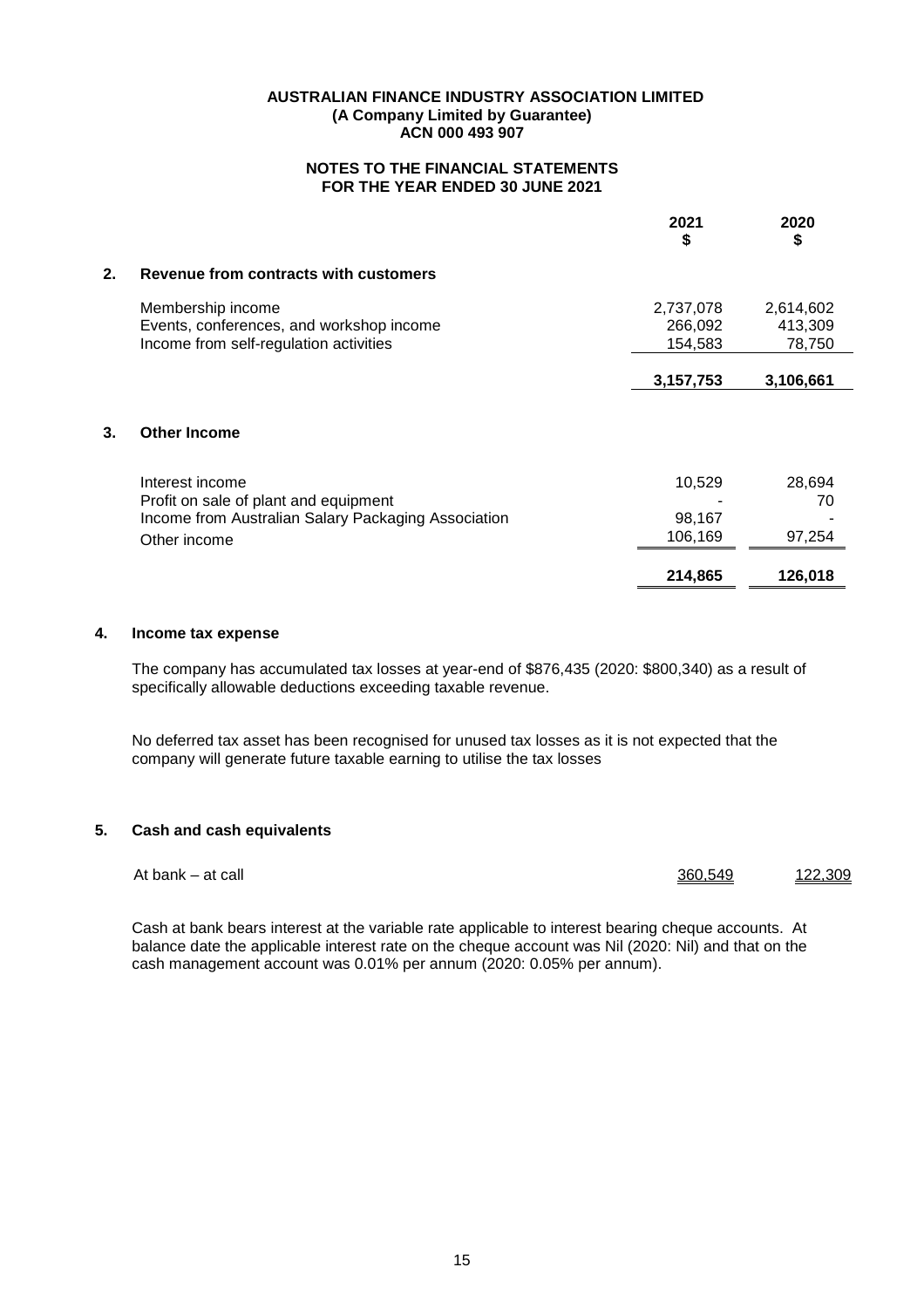### **NOTES TO THE FINANCIAL STATEMENTS FOR THE YEAR ENDED 30 JUNE 2021**

|    |                                                                                                                                                                                                 | 2021<br>S | 2020<br>\$ |
|----|-------------------------------------------------------------------------------------------------------------------------------------------------------------------------------------------------|-----------|------------|
| 6. | <b>Financial assets</b>                                                                                                                                                                         |           |            |
|    | Current                                                                                                                                                                                         |           |            |
|    | Term deposits                                                                                                                                                                                   | 2,328,686 | 1,917,564  |
|    | Term deposits include restricted amounts of \$130,038 (2020: \$464,272) representing cash<br>transferred on closure of the affiliates and is to be used for affiliate purposes. The amounts are |           |            |

transferred on closure of the affiliates and is to be used for affiliate purposes. The amounts are Australian Equipment Lessors Association Inc \$11,070 (2020: \$56,070), Australian Fleet Lessors Association Inc \$118,968 (2020: \$264,493) and Debtor and Invoice Finance Association of Australia and NZ Inc \$Nil (2020: \$143,709).

During the year, the Company expended \$334,234 (2020 \$115,708) of cash transferred on closure of the affiliates in accordance with the agreed use as per the Company and the affiliates.

Consistent with approvals made by the Board on 24 June 2020, for FY22, the Finance and Audit Committee will continue to exercise the Board delegated authority to approve the use of remaining restricted cash by management in accordance with the approved FY22 budget with periodic reporting to be provided to the Committee, the Board and nominated member representatives from the legacy divisions.

The effect of this approval is that the remaining Restricted Cash balance of \$130,038 is expected to be fully utilised in Financial Year 2022.

Included in term deposits is a separate term deposit for \$77,602 (2020:\$79,797) which is held as security over the lease described in note 10.

### **7. Trade and other receivables**

|    | <b>Current</b>                       |           |           |
|----|--------------------------------------|-----------|-----------|
|    | Trade receivables - members          | 194,205   | 59,104    |
|    | Provision for expected credit losses | (10,000)  | (10,000)  |
|    |                                      | 184,205   | 49,104    |
|    | Other receivables – contract assets  | 1,093     | 4,166     |
|    |                                      | 185,298   | 53,270    |
| 8. | Other assets                         |           |           |
|    | <b>Current</b>                       |           |           |
|    | Prepayments                          | 62,106    | 26,421    |
| 9. | <b>Plant and equipment</b>           |           |           |
|    | <b>Non-current</b>                   |           |           |
|    | Office equipment – at cost           | 32,573    | 42,678    |
|    | Accumulated depreciation             | (20,079)  | (27,080)  |
|    |                                      | 12,494    | 15,598    |
|    | Furniture and fittings - at cost     | 91,815    | 113,512   |
|    | Accumulated depreciation             | (80, 648) | (96, 358) |
|    |                                      | 11,167    | 17,154    |
|    | <b>Total Plant and Equipment</b>     | 23,661    | 32,752    |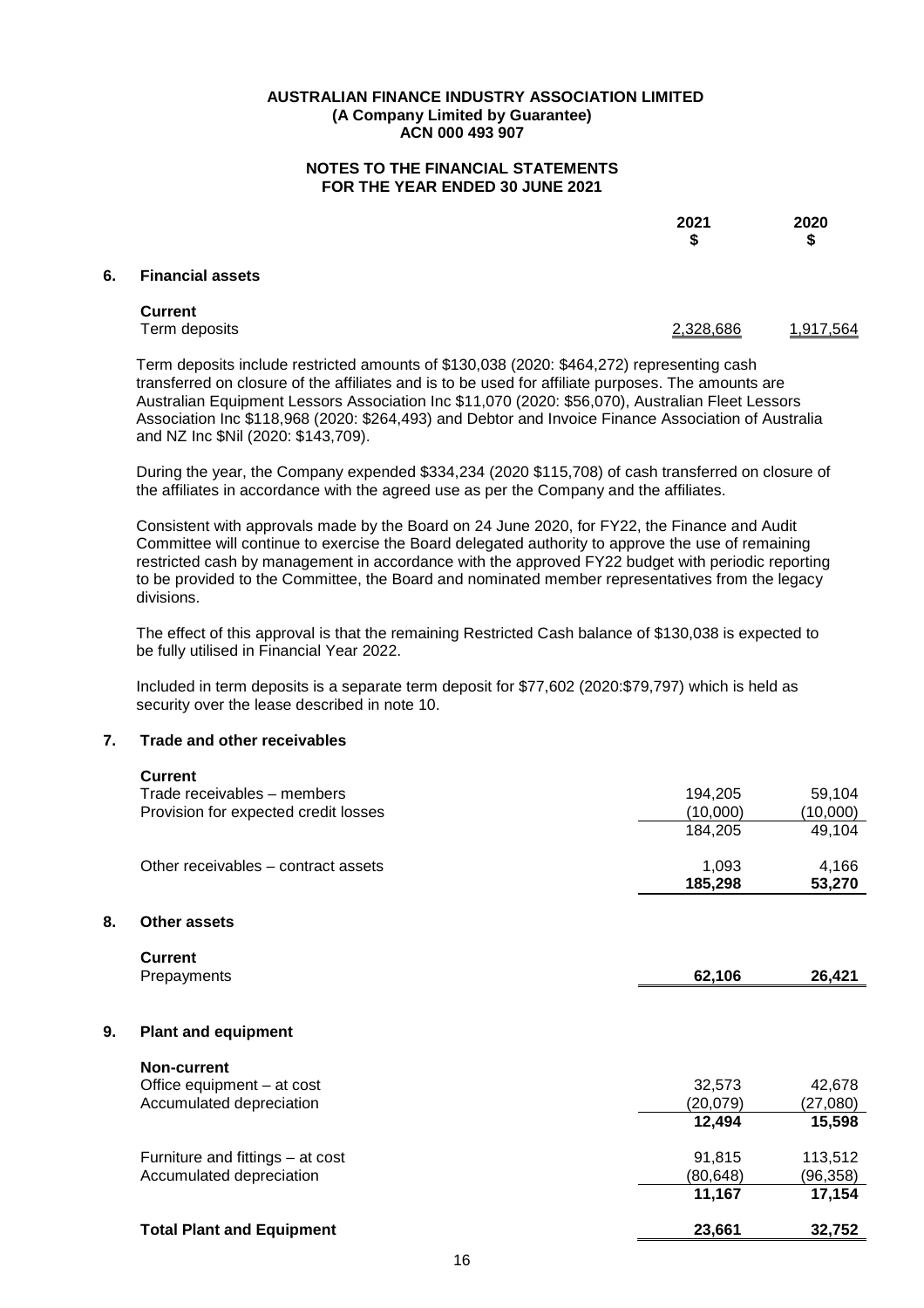### **NOTES TO THE FINANCIAL STATEMENTS FOR THE YEAR ENDED 30 JUNE 2021**

# **9. Plant and equipment (continued)**

|     |                                                              | <b>Office</b><br><b>Equipment</b> | <b>Furniture</b><br>and Fittings<br>\$  | <b>Total</b><br>\$                      |
|-----|--------------------------------------------------------------|-----------------------------------|-----------------------------------------|-----------------------------------------|
|     | Opening balance at 1 July 2020                               | 15,598                            | 17,154                                  | 32,752                                  |
|     | <b>Additions</b>                                             | 4,840                             |                                         | 4,840                                   |
|     | Depreciation expense                                         | (7, 944)                          | (5,987)                                 | (13, 931)                               |
|     | Closing balance at 30 June 2021                              | 12,494                            | 11,167                                  | 23,661                                  |
|     |                                                              |                                   | 2021                                    | 2020                                    |
| 10. | Right-of-use assets and lease liabilities                    |                                   | \$                                      | \$                                      |
|     | <b>Right-of-use assets</b><br>Office premises                |                                   | 222,806                                 |                                         |
|     | Total carrying amount of lease assets                        |                                   | 222,806                                 |                                         |
|     | <b>Reconciliation</b>                                        |                                   | <b>Office</b><br>premises<br>2021<br>\$ | <b>Office</b><br>premises<br>2020<br>\$ |
|     | Carrying amount at 1 July 2020<br><b>Additions</b>           |                                   | 320,840                                 |                                         |
|     | Depreciation expense                                         |                                   | (98, 034)                               |                                         |
|     | Carrying amount at 30 June 2021                              |                                   | 222,806                                 |                                         |
|     |                                                              |                                   | 2021<br>\$                              | 2020<br>\$                              |
|     | <b>Lease liabilities</b><br><b>Current lease liabilities</b> |                                   | 108,202                                 |                                         |
|     | Non-current lease liabilities                                |                                   | 136,790                                 |                                         |
|     |                                                              |                                   | 244,992                                 |                                         |

The lease of office premises was re-negotiated for a 3-year term commencing on 1 August 2020. A requirement of the lease is a security equal to 6 months average rent, secured by way of the term deposit, described in Note 6.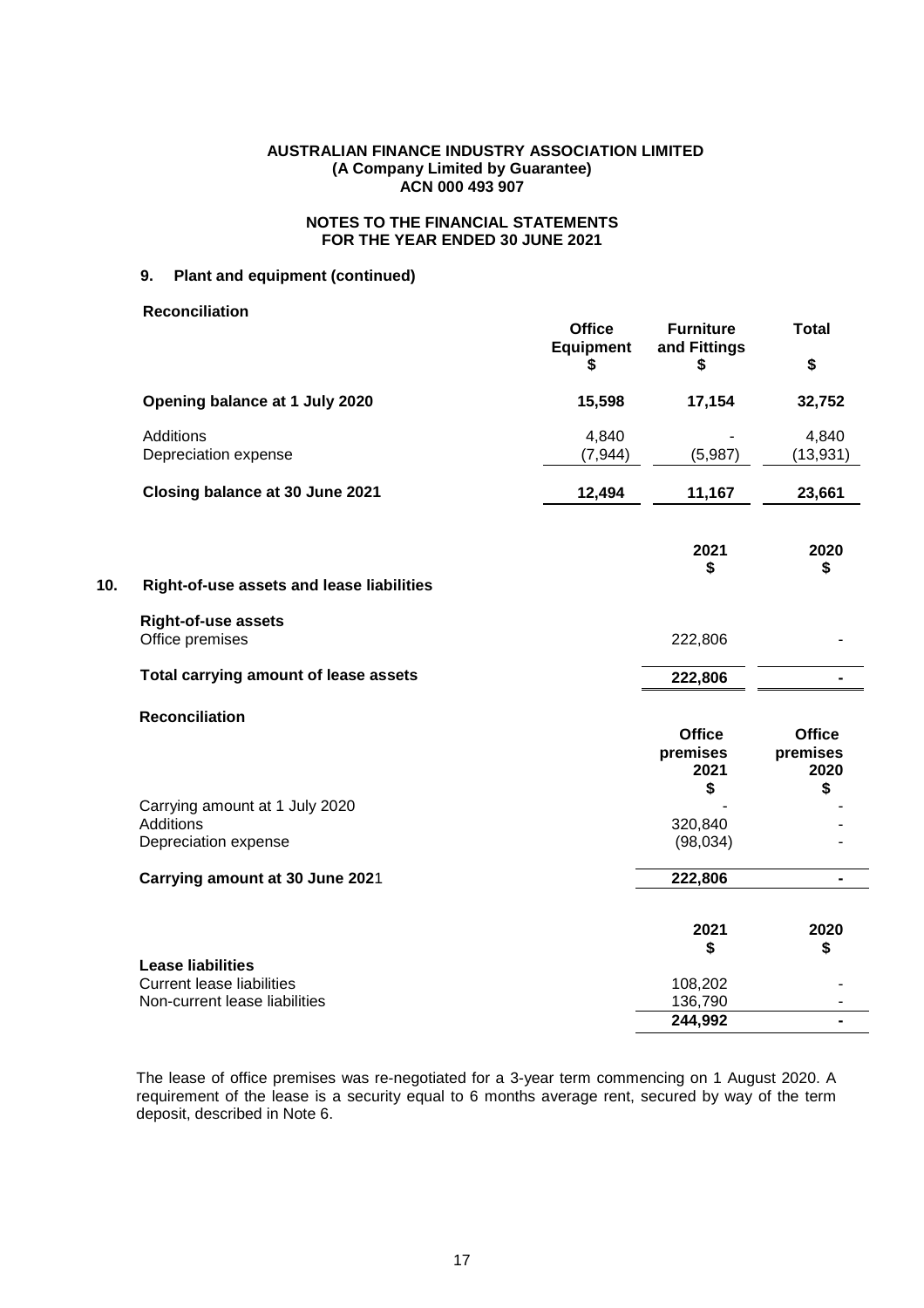### **NOTES TO THE FINANCIAL STATEMENTS FOR THE YEAR ENDED 30 JUNE 2020**

| 11. Trade and other payables | 2021<br>\$ | 2020<br>\$ |
|------------------------------|------------|------------|
| <b>Current</b>               |            |            |
| Trade payables and accruals  | 668,738    | 391,742    |
| Income in advance            | 201,065    | 17,633     |
| GST payable                  | 22,025     | 12,214     |
| Other payables               |            | 1,716      |
|                              | 891,828    | 423,305    |
| 12. Provisions               |            |            |
| <b>Current</b>               |            |            |
| Annual leave                 | 154,216    | 85,628     |
| Lease make good              |            | 23,278     |
|                              | 154,216    | 108,906    |
| <b>Non-current</b>           |            |            |
|                              |            |            |
| Long service leave           | 19,574     | 8,292      |
| Lease make good              | 23,278     |            |
|                              | 42,852     | 8,292      |

# **13. Related Party Transactions**

The names of persons who were directors of the company during the year were as follows:

| A Baxter | appointed 28.10.20 / continuing      | K McConnell | appointed 30.10.19 / continuing                    |
|----------|--------------------------------------|-------------|----------------------------------------------------|
| J Dwyer  | appointed 30.10.19 / continuing      | G Pell      | appointed 28.10.20 / continuing                    |
| C Hansen | appointed 30.10.19 / continuing      | C Poolman   | appointed 02.08.18 / continuing                    |
| J Healy  | appointed 28.10.20 / continuing      | K Rodwell   | appointed 02.08.18/resigned 22.09.20               |
| P Jones  | appointed 27.04.17 / continuing      |             | E Stanistreet appointed 30.10.18/resigned 28.10.20 |
| O Kranz  | appointed 27.04.17 continuing        | D Tate      | appointed 19.11.19 / continuing                    |
| H Lander | appointed 02.08.18/resigned 21.12.20 | P Waugh     | appointed 27.04.17/resigned 28.10.20               |

### **Key Management Personnel (KMP)**

Disclosures relating to KMP are set out in Note 14 below.

#### **Transactions with related parties**

There were no transactions with related parties during the current and previous financial year.

### **Receivable from and payable to related parties**

There were no trade receivables from or trade payables to related parties at the current and previous reporting date.

#### **Loans to/from related parties**

There were no loans to or from related parties at the current and previous reporting date.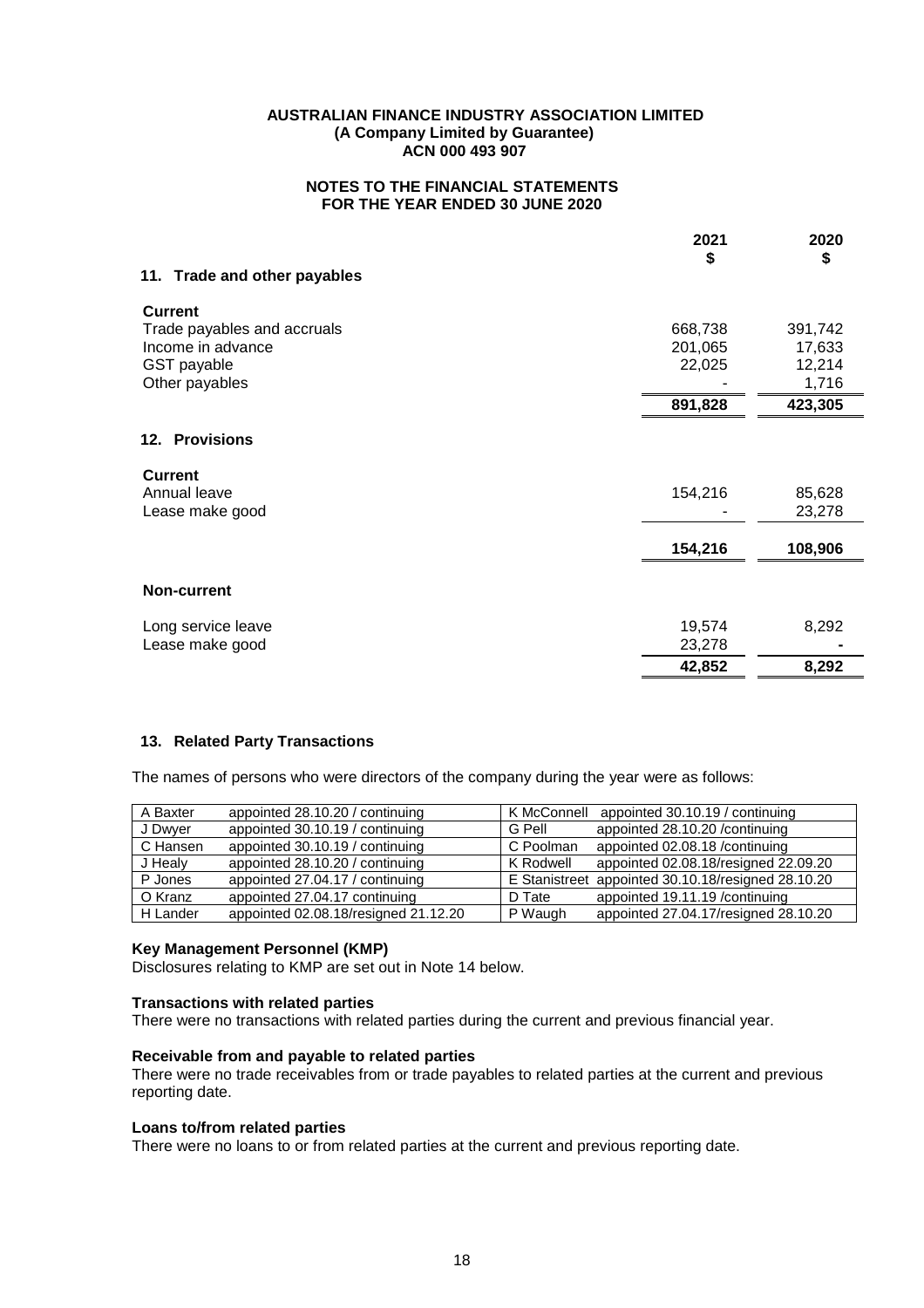### **NOTES TO THE FINANCIAL STATEMENTS FOR THE YEAR ENDED 30 JUNE 2020**

| 14.<br><b>Key Management Personnel Disclosures</b> | 2021    | 2020<br>\$ |
|----------------------------------------------------|---------|------------|
| Key management personnel compensation              | 562.231 | 635,200    |
| Entitlements outstanding at year end               | 48,409  | 20,122     |

All directors of the company are considered key management personnel.

### **15. Subsequent events**

There have not been any other matters or circumstances occurring subsequent to the end of the financial year that have significantly affected, or may significantly affect, the Company's operations, results of those operations or the state of affairs in future financial years

#### **16. Contingencies**

In the opinion of the Directors, the Company did not have any contingencies at 30 June 2021 (30 June 2020: Nil)

### **17. Members' Guarantee**

Australian Finance Industry Association Limited is a company limited by guarantee. The Constitution provides that every member of the company undertakes to contribute an amount not exceeding two hundred dollars (\$200) in the event of the company being wound up during the time of membership or within one year afterwards.

The company has 158 members as at 30 June 2021 (2020: 151 members).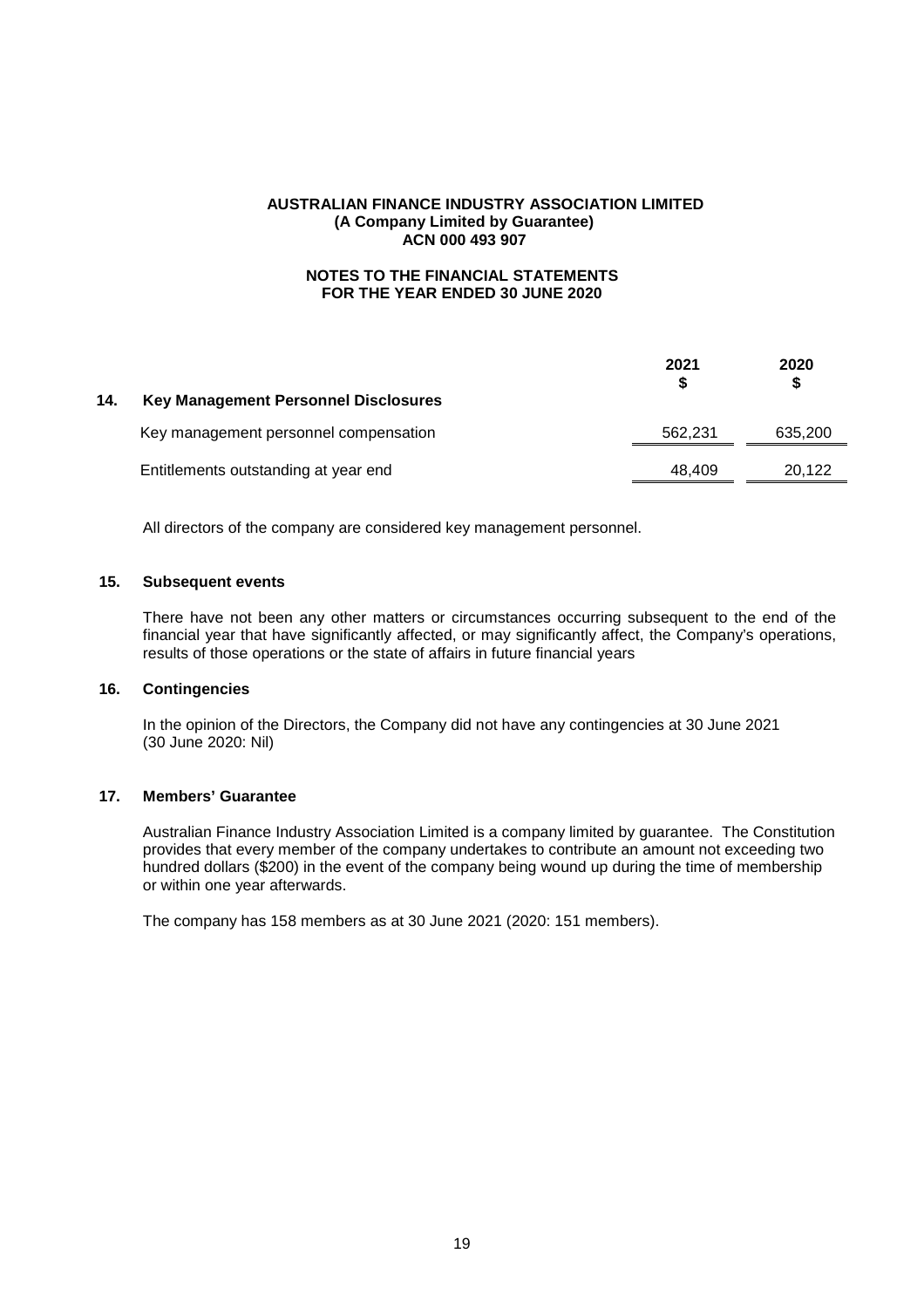# **DIRECTORS' DECLARATION**

In the directors' opinion:

- (a) the financial statements and notes set out on pages 6 to 19 are in accordance with the *Corporations Act 2001*, including:
	- (i) complying with Australian Accounting Standards Reduced Disclosure Requirements and the Corporations Regulations 2001;
	- (ii) giving a true and fair view of the company's financial position as at 30 June 2021 and of its performance for the financial year ended on that date; and
- (b) there are reasonable grounds to believe that the company will be able to pay its debts as and when they become due and payable.

This declaration is made in accordance with a resolution of the directors.

Quel

Din Tan

Peter Jones **Diane Tate Director Director** 

**Sydney, NSW**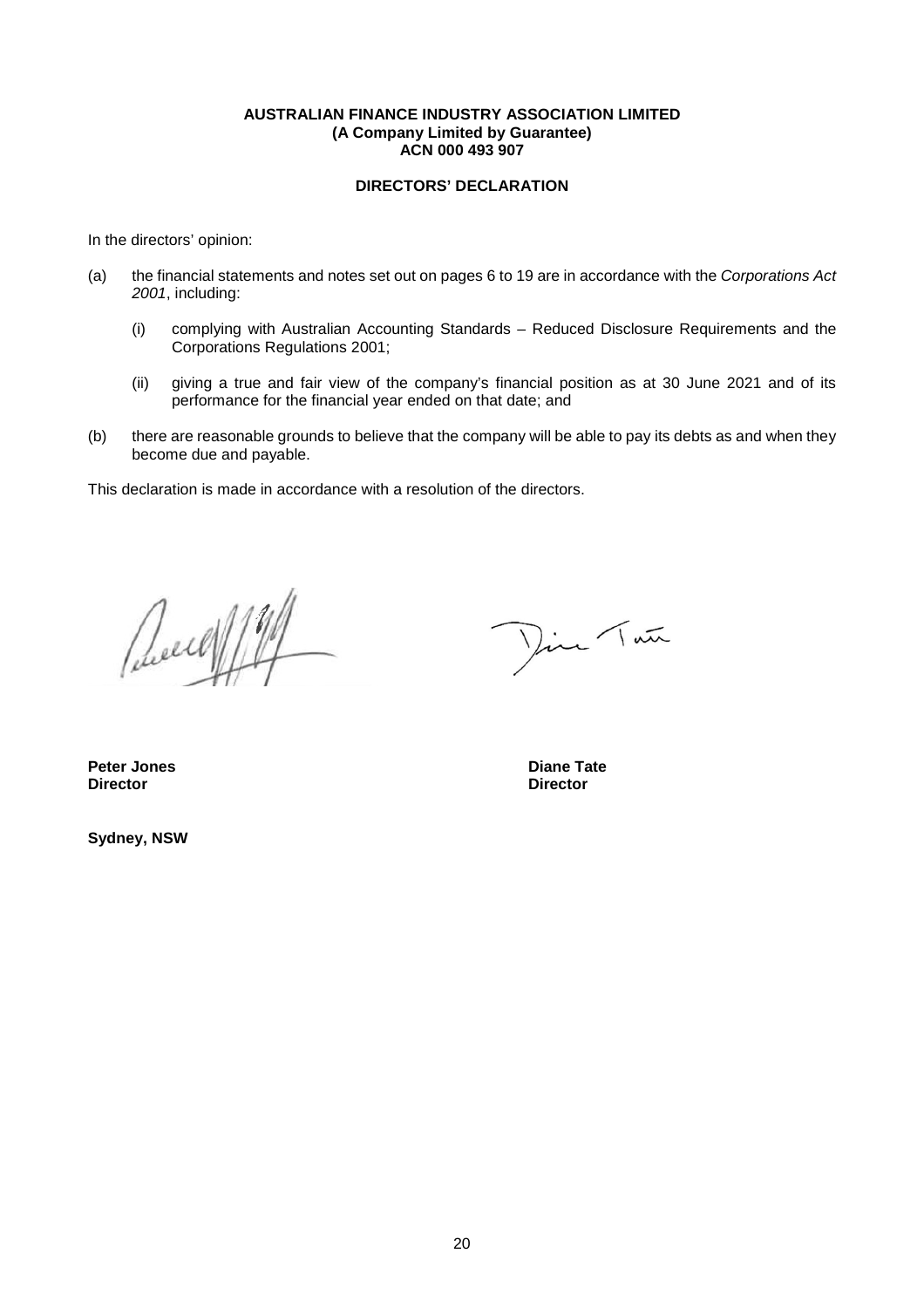

Level 16, Tower 2 Darling Park 201 Sussex Street Sydney NSW 2000

Postal Address GPO Box 1615 Sydney NSW 2001

*p.* +61 2 9221 2099 *e.* sydneypartners@pitcher.com.au

**Independent Auditor's Report To the Members of Australian Finance Industry Association Limited ACN 000 493 907** 

# **Report on the Financial Report**

### *Opinion*

We have audited the financial report of Australian Finance Industry Association Limited (the Company), which comprises the statement of financial position as at 30 June 2021, the statement of comprehensive income, statement of changes in equity and statement of cash flows for the year then ended, and notes to the financial statements, including a summary of significant accounting policies and the Directors' declaration.

In our opinion, the accompanying financial report of Australian Finance Industry Association Limited is in accordance with the *Corporations Act 2001*, including:

- i. giving a true and fair view of the Company's financial position as at 30 June 2021 and of its financial performance for the year then ended; and
- ii. complying with Australian Accounting Standards Reduced Disclosure Requirements and the *Corporations Regulations 2001.*

# *Basis for Opinion*

We conducted our audit in accordance with Australian Auditing Standards. Our responsibilities under those standards are further described in the Auditor's Responsibilities for the Audit of the Financial Report section of our report. We are independent of the Company in accordance with the auditor independence requirements of the *Corporations Act 2001* and the ethical requirements of the Accounting Professional and Ethical Standards Board's APES 110 *Code of Ethics for Professional Accountants (including Independence Standards)* "the Code" that are relevant to our audit of the financial report in Australia. We have also fulfilled our other ethical responsibilities in accordance with the Code.

We confirm that the independence declaration required by the *Corporations Act 2001*, which has been given to the Directors of the Company, would be in the same terms if given to the Directors as at the time of this auditor's report.

We believe that the audit evidence we have obtained is sufficient and appropriate to provide a basis for our opinion.

**Adelaide Brisbane Melbourne Newcastle Perth Sydney** 



**Pitcher Partners is an association of independent firms.**  An independent New South Wales Partnership. ABN 17 795 780 962. Liability limited by a scheme approved under Professional Standards Legislation. Pitcher Partners is a member of the global network of Baker Tilly International Limited, the members of which **property of the fact of the fact of the fact of the fact of the fact of the fact of the**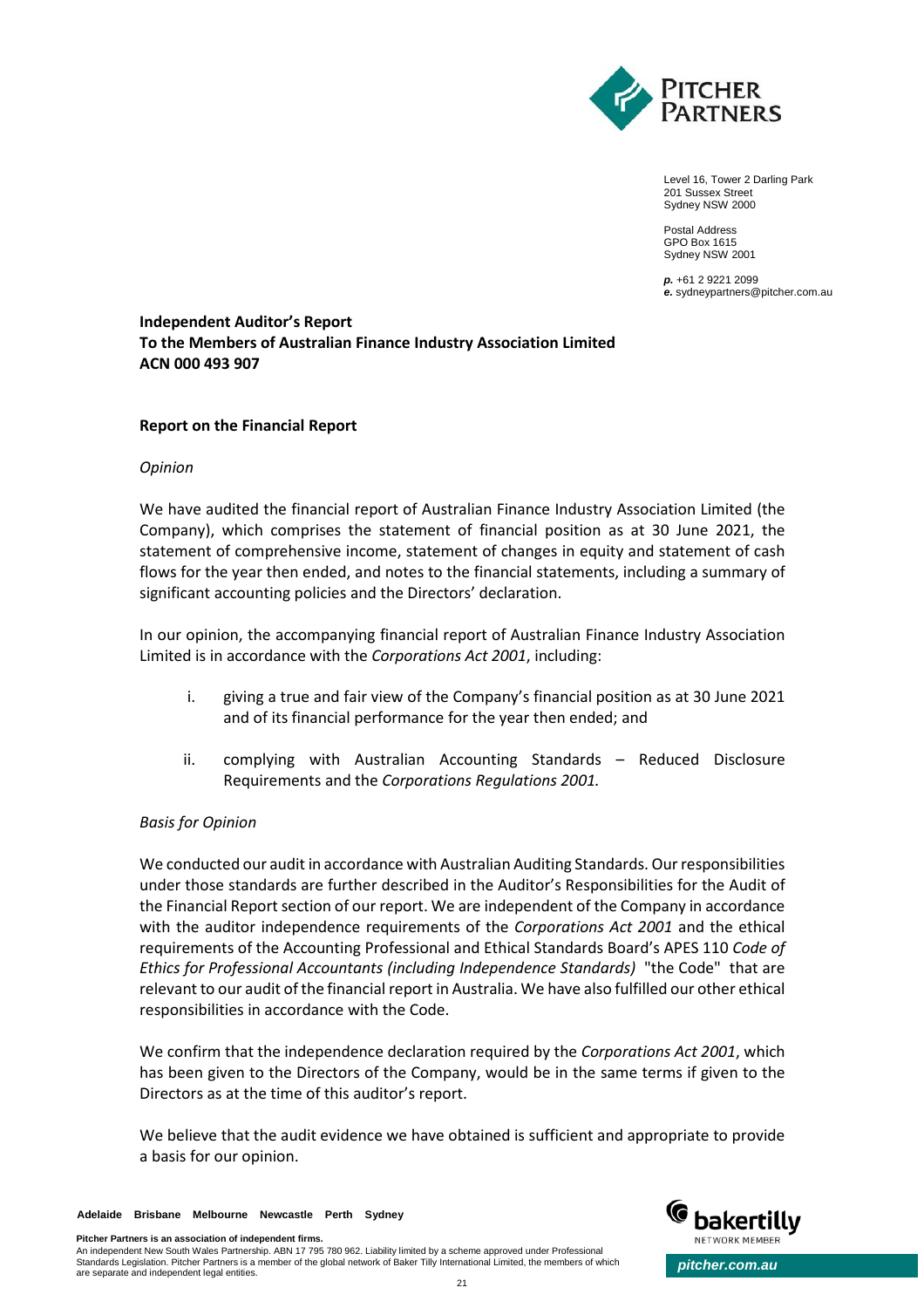

# *Other Information*

The Directors are responsible for the other information. The other information comprises the information included in the Directors' Report for the year ended 30 June 2021 but does not include the financial report and our auditor's report thereon.

Our opinion on the financial report does not cover the other information and accordingly we do not express any form of assurance conclusion thereon.

In connection with our audit of the financial report, our responsibility is to read the other information and, in doing so, consider whether the other information is materially inconsistent with the financial report or our knowledge obtained in the audit or otherwise appears to be materially misstated.

If, based on the work we have performed, we conclude that there is a material misstatement of this other information, we are required to report that fact. We have nothing to report in this regard.

# *Responsibilities of the Directors for the Financial Report*

The Directors of the Company are responsible for the preparation of the financial report that gives a true and fair view in accordance with Australian Accounting Standards and the *Corporations Act 2001* and for such internal controls as the Directors determine is necessary to enable the preparation of the financial report that gives a true and fair view and is free from material misstatement, whether due to fraud or error.

In preparing the financial report, the Directors are responsible for assessing the ability of the Company to continue as a going concern, disclosing, as applicable, matters related to going concern and using the going concern basis of accounting unless the Directors either intend to liquidate the Company or to cease operations, or have no realistic alternative but to do so.

# *Auditor's Responsibilities for the Audit of the Financial Report*

Our objectives are to obtain reasonable assurance about whether the financial report as a whole is free from material misstatement, whether due to fraud or error, and to issue an auditor's report that includes our opinion. Reasonable assurance is a high level of assurance, but is not a guarantee that an audit conducted in accordance with the Australian Auditing Standards will always detect a material misstatement when it exists. Misstatements can arise from fraud or error and are considered material if, individually or in the aggregate, they could reasonably be expected to influence the economic decisions of users taken on the basis of this financial report.

As part of an audit in accordance with the Australian Auditing Standards, we exercise professional judgement and maintain professional scepticism throughout the audit. We also:

• Identify and assess the risks of material misstatement of the financial report, whether due to fraud or error, design and perform audit procedures responsive to those risks, and obtain audit evidence that is sufficient and appropriate to provide a basis for our opinion. The risk of not detecting a material misstatement resulting from fraud is higher than for one resulting from error, as fraud may involve collusion, forgery, intentional omissions, misrepresentations, or the override of internal control.